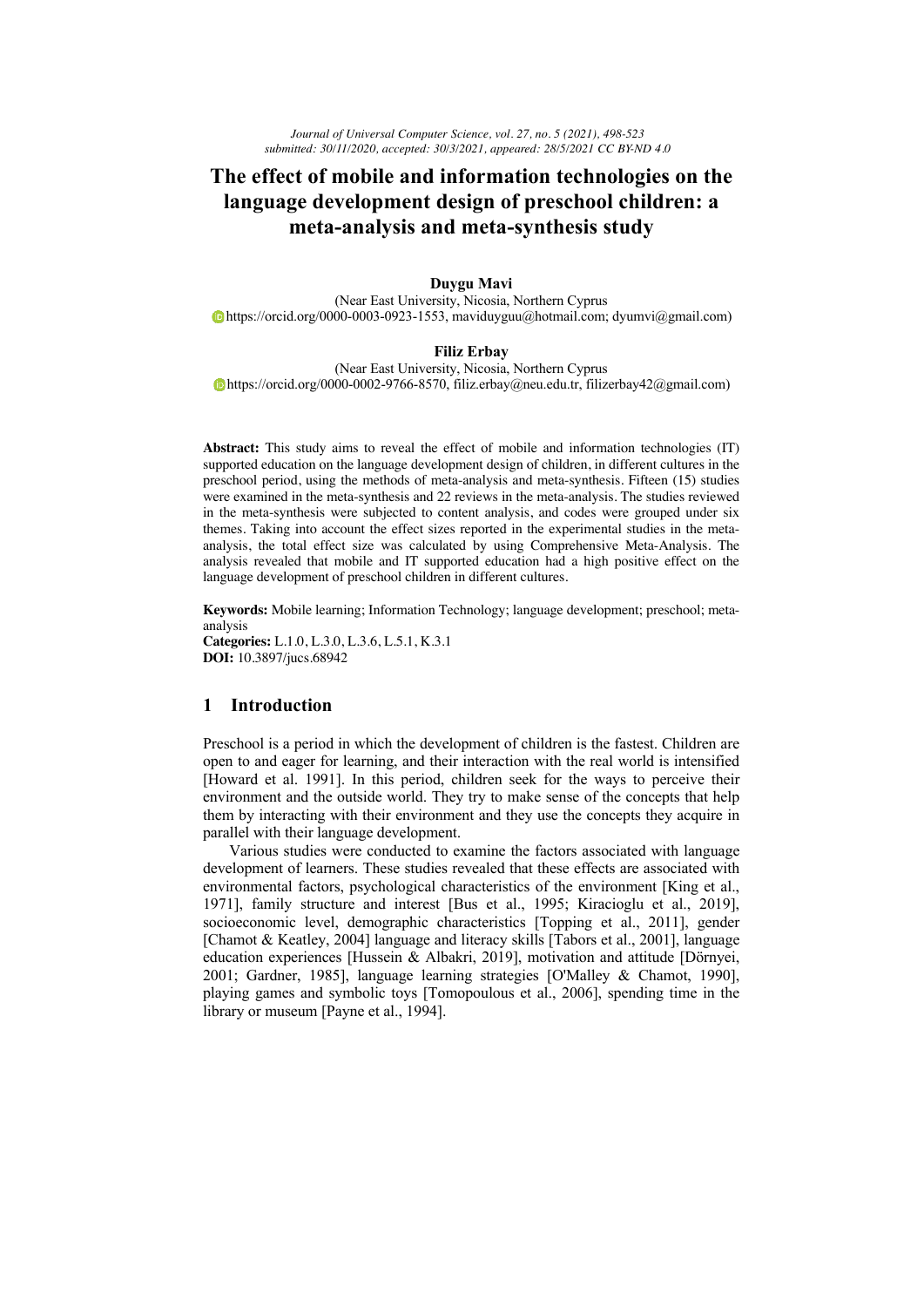With the improvements in digital technology, the role of teachers in the "teaching and learning process" is changing too. Teachers who follow this projection, are more successful in skills such as counselling, leading and communicating with their students, and have better chances to achieve their targets [Ceker & Uzunboylu, 2017]. Considering the prevalence of technology and its position in the life of individuals today [Mümtaz, 2001; Keser & Semerci, 2019], it is seen that mobile and IT technologies have been used for the development of academic, social, cognitive and language skills since early childhood [Aitchison, 2018; Isik & Jallad, 2019].

By using mobile and IT, students can actively use more than one sense organs, take part in an effective learning process, and therefore the duration of paying attention and interest may be longer [Celik & Uzunboylu, 2020; Casper & Theilheimer, 2010]. There are four critical steps in children's learning to maximize the use of mobile and IT and integrate mobile and IT into the educational process: the selection of the appropriate developmental program, the selection of the appropriate website, the integration of the program with the selected resources, and the selection of the appropriate mobile and IT to support learning experiences [Arnas, 2005; Kandır & Alpan, 2008; Elsayed & Salama, 2020]. This is with the inclusion of sign language images, picture communication boards, adapted books, and low-tech or high-tech audio output communication devices that parents and preschool teachers can use to support speech and language development in young children [Elgharnah & Ozdamli, 2020; Dagyar, et al, 2020]. Mobile and IT helps in communication and language development [Skau & Cascella, 2006]. The effects of these technological devices on language development in many areas of children's development, have been the subject of various studies.

The rapid development of technology [Karakaya, et al. 2017] and its involvement in educational processes brought with it the debate of mobile and its' effectiveness in learning and language development [Cavus, 2020]. Many researchers have tried to shed light on whether technology use is beneficial or harmful to the development of young children [McCarrick & Xiaoming, 2007]. Children between the ages of 0-6 are in a critical period for learning, as they develop cognitive, language and social skills simultaneously. Therefore, it is important to understand the potential benefits and harms of technology on the development of these skills. Parette et al. (2010) argues that the integration of IT into the education process contributes to the development of basic literacy skills. Anagün et al. (2016) also stated that mobile and IT can be effective in the acquisition of many 21st century skills, including language and communication skills. Using mobile and IT to acquire these skills could help children make progress in many areas of development [Blum et al., 2009; Ozcan & Kert, 2020].

Mobile and IT supported education are provided for preschool children in different education systems. The meta-analysis study [Sung et al., 2016] done for investigating the effects of mobile devices on students' learning performances showed that mobile technology practices attracted the students' interests, increased their motivation for success, and improved their communication and collaboration skills. Aral [2006] found that the effect of computer-aided education was significant in the concept development of 6-year-old children attending kindergarten. Gülmez [2019] reported that the use of YouTube had a significant contribution to learning and speaking in preschool concepts. Nişan (2017) stated that technology-supported education contributed to the development of students' skills such as language development, problem solving, defining the problem and saying alternative ways. Toki and Pange (2010) found that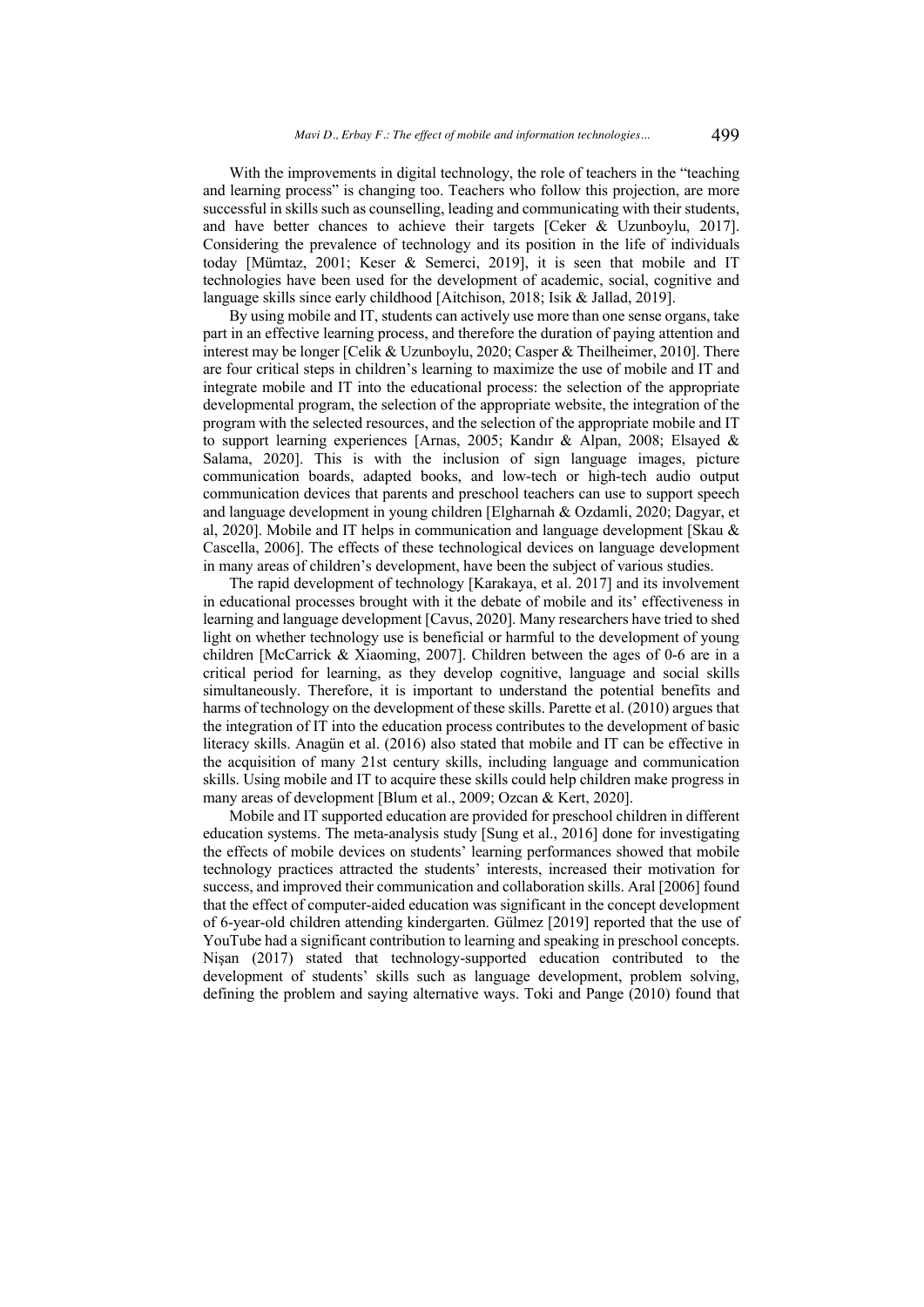computerized application software for use in e-learning activities helped to deal with speech problems and develop language learning of Greek preschool children.

Review of literature on mobile and IT pointed out that the studies examining the effects of mobile and IT on children language development are not quantitatively sufficient [Yakubu, et al., 2018; Ulubey & Aykaç, 2017; Boe, 2013; Greenhill, 2010]. For this reason, it has made it necessary to start using mobile and IT in education environments in almost every region of the world [Demo et al., 2012; Goh & Ali, 2014]. The development of social, emotional, cognitive and language features, which are considered important at all levels of education, has gained a special importance with the widespread use of technological opportunities and making them available in educational environments [Aral, 2006; Aitchison, 2018]. The use of technology in preschool education also ensures that education is scientific, current and contemporary [Aral, 2006; Günüç & Atlı, 2017].

It is noteworthy that there are studies testing the effects of language gains [Aral, 2006; Acar & Doğan, 2007; Karabulutlu, 2018; Özcan, 2018; Sung et al., 2016], and qualitative research examining the use of mobile and IT for the development of preschool children [İnci & Kandır, 2017; Kocaman-Karoğlu, 2016; Gündoğan, 2014; Şahin, 2006; Uluser-İnan, 2003, as cited by İnci & Kandır, 2017]. However, no metaanalysis and meta-synthesis study were found that bring all the available studies together and reports common shared findings. In this respect, the present research differs from other studies in the literature, and it is considered important since it will contribute to the field in terms of its results.

# **1.1 Purpose**

Based on studies published in the literature, the study aimed to obtain a general view regarding the effects of mobile and IT supported education on preschool children's language development. In this context, the effects of mobile and IT supported education received by children aged 2-6 in the preschool education process on their language development were analyzed holistically using meta-analysis and meta-synthesis methods. The research question that would guide this research is:

RQ1: How does mobile and IT supported education affect the language development of preschool children?

# **2 Method**

This study was designed using mixed – research method by employing qualitative and quantitative procedures together. Meta-analysis procedures were followed in the quantitative part of the study whereas meta-synthesis procedures were followed in the qualitative part of the study. Meta-analysis is the broad statistical analysis of the sum of the analysis results of individual studies in order to combine the findings of quantitative studies [Glass, 1976]. Meta-analysis is related to the analysis of analyses, combining, synthesizing and interpreting the experimental findings from individual studies. Meta-synthesis is a method developed to examine qualitative studies as a whole [Jensen & Allen 1996]. Meta-synthesis is more interpretive than meta-analysis and tries to explain and understand the phenomena. This study is at the same time a Meta study since meta-research was carried out in both quantitative and qualitative dimensions.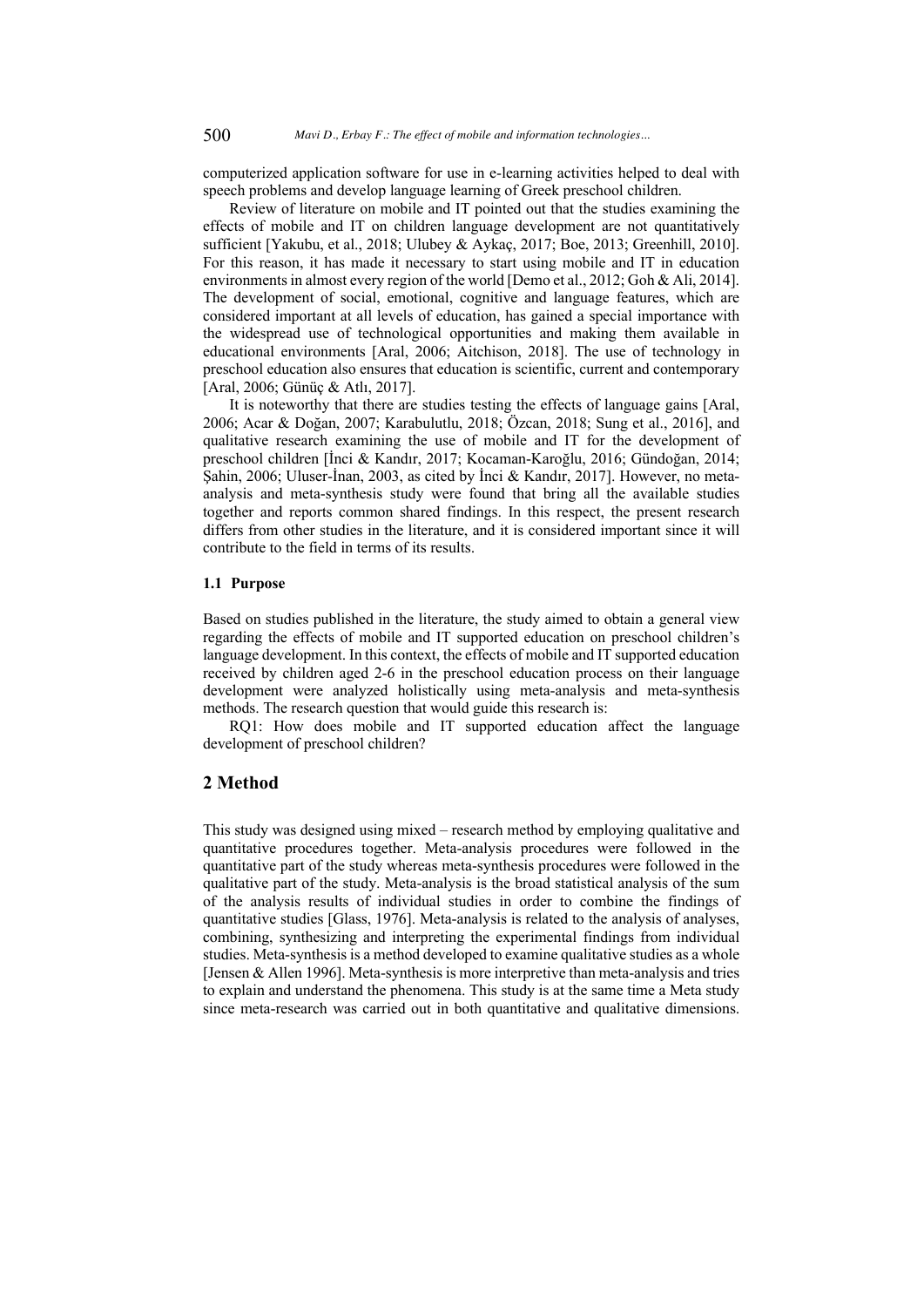Meta studies follows a preferred systematic approach in the solution of sociological knowledge groups that are derived in different degrees in theory, method and data contexts [Paterson & Canam, 2001].

#### **2.1 Selected studies for analyses**

Literature revealed various research about preschool education and the use of mobile and IT. Selection criteria for meta-analysis and meta-synthesis were determined. The criteria determined for the studies included in the meta-analysis are as follows; (1) experimental studies,  $(2)$  the studies reported effect size,  $(3)$  the studies sampled 2 to 6 aged children, (4) the studies reported the effect of mobile and IT on the language development and (5) the studies undertaken in the teaching environment. The criteria determined for the studies included in meta-synthesis are as follows; Qualitative studies (1) using any types of qualitative research patterns, (2) examining the effects of mobile and IT on any area covered by language development, (3) examining the views of preschool children aged 2-6, their parents and teachers. Considering all these criteria, 15 qualitative studies for meta-synthesis and 22 quantitative studies for meta-analysis were selected.

# **2.2 Data collection**

After determining the criteria for the selection of the studies, the selection phase of this study was started. A series of steps were followed in the selection and assembly of the studies. Firstly, a team of four people who have conducted and experienced research on the subject was formed. This team first identified the keywords 'language development, mobile and IT', 'preschool language development' and 'literacy and mobile and IT' for studies to be included in meta-analysis and meta-synthesis. Then, databases to be scanned were determined, e.g., 'ResearchGate', 'Google Scholar', 'Science Direct', 'ERIC', 'Taylor & Francis', 'EBSCO', 'Emerald', 'JSTOR', 'SAGE', YOK Thesis Center and 'SpringerLink'. It took approximately one month to review the databases. Many research on the subject were reached, but studies that did not satisfy the specified criteria were eliminated. Since all studies that complied with the determined criteria are included in the study, the study has the nature of being global and covering different cultures. Then, a coding form was prepared for the examination of research drawn from the databases. Each study was coded in terms of study identity (title, author, publication year, type of publication), study content (country, dependent - independent variables, etc.) and other data (qualitative - quantitative data).

#### **2.3 Data analysis: meta-analysis**

The analysis was carried out in two stages. Firstly, descriptive statistics of the studies included in the meta-analysis were made. Then, the meta-analysis process was initiated. Comprehensive Meta-Analysis V3 (CMA) package program was used to calculate the effect size. In studies where more than two methods were examined, the studies where ITs were applied most intensively were considered as the experimental group. Also, mean average, standard deviation, sample size, p, t and d values given in the studies were used according to the multiple functions of the Comprehensive Meta-Analysis (CMA) program. After calculating the effect size of each study included in the meta-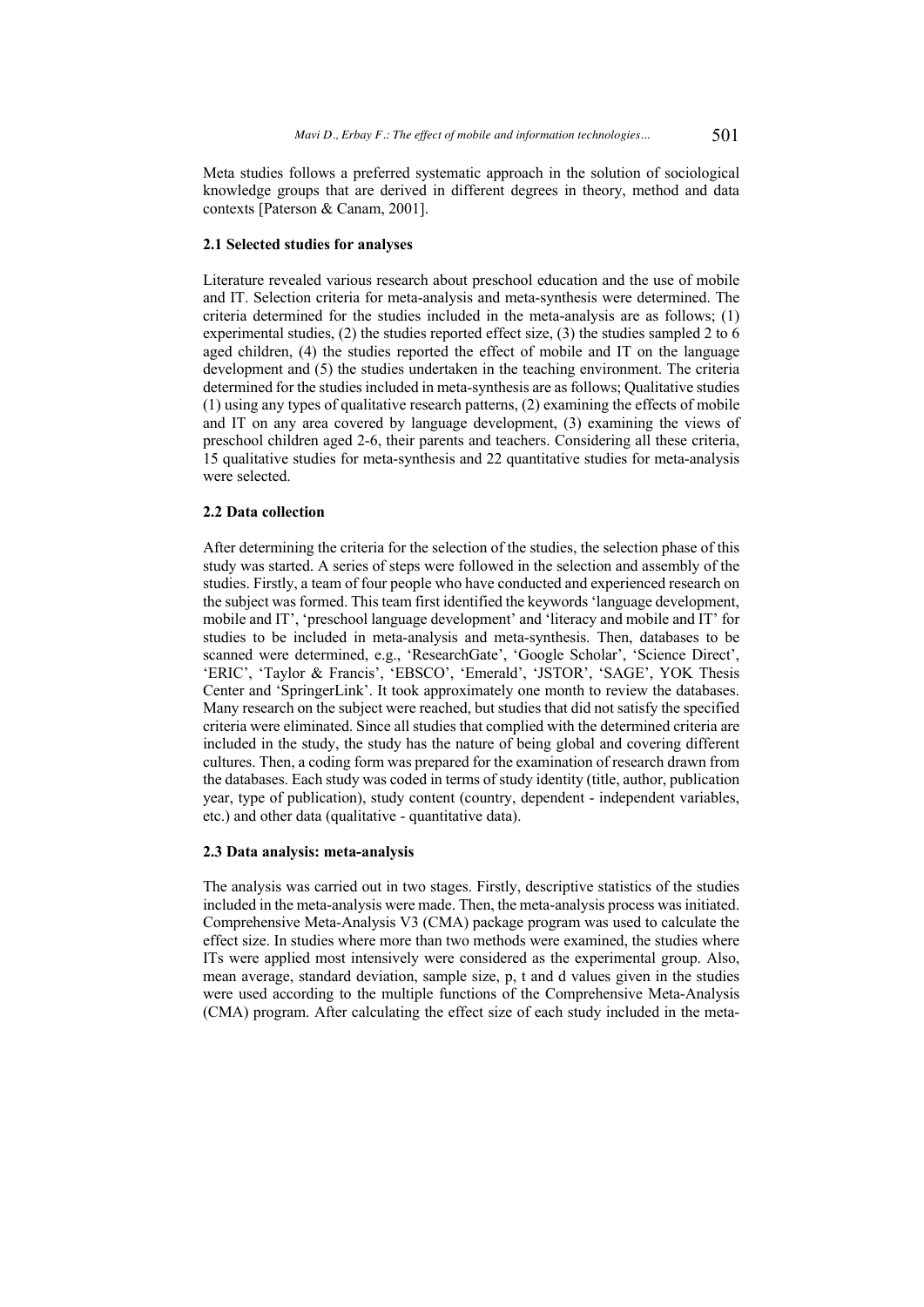analysis, homogeneity test was also performed. Hedge's g statistic was calculated to determine the differences between the averages. Hedge's g shows how many standard deviations diverge from each other [Hedges and Olkin, 1985]. In the research, Statistical Package for the Social Sciences (SPSS) 21.0 program was used for coder reliability test. The significance level was determined as .05 for all statistical calculations in the study.

According to the results of the heterogeneity test of this research, the values showed a heterogeneous distribution. For this reason, the effect size was calculated by using the 'random effects model'. The effect size classification of Thalheimer and Cook (2002) was taken into consideration as;  $-0.15 \le d \le 0.15$  insignificant level,  $0.15 \le d \le 0.40$  low level, 0.40 <d <0.75 medium level, 0.75 <d <1.10 high level, 0.75 <d <1.10 high level, 1.10 <d <1.45 remarkably high level, and 1.45 <d excellent.

#### **2.4 Reliability and validity of meta-analysis**

Funnel Plot, Orwin's Safe N test, Classic Safe N test and Egger test were used to determine the reliability and validity of the meta-analysis study and to reveal the bias of the publications. The Funnel plot of the effect sizes of the studies involving the effect of the use of IT on language development is shown in Figure 1.



*Figure 1: Funnel plot of effect sizes for studies involving the impact of IT*

According to Figure 1, the effect size values are located at the top of the plot due to the large-scale range. Since the effect size of one of these studies is around 8 in Hedge's g, the scale is determined between -8 and 8, and the standard error is between 0 and 0.8. The plot also shows that there are Hedge's g values near to -3, 3 and 4. For this scattered version of the graphic, it can be interpreted that the choice of publication was not biased. In addition, Egger test results, one of the bias indicators of funnel scatter plots, were evaluated [Egger: bias = 5.69 (95%, CI = -0.47 to 11.85),  $p = 0.03$ ,  $p \le 0.05$ ]. In the Egger test, which tests whether the funnel plot is asymmetrical or not, the p value is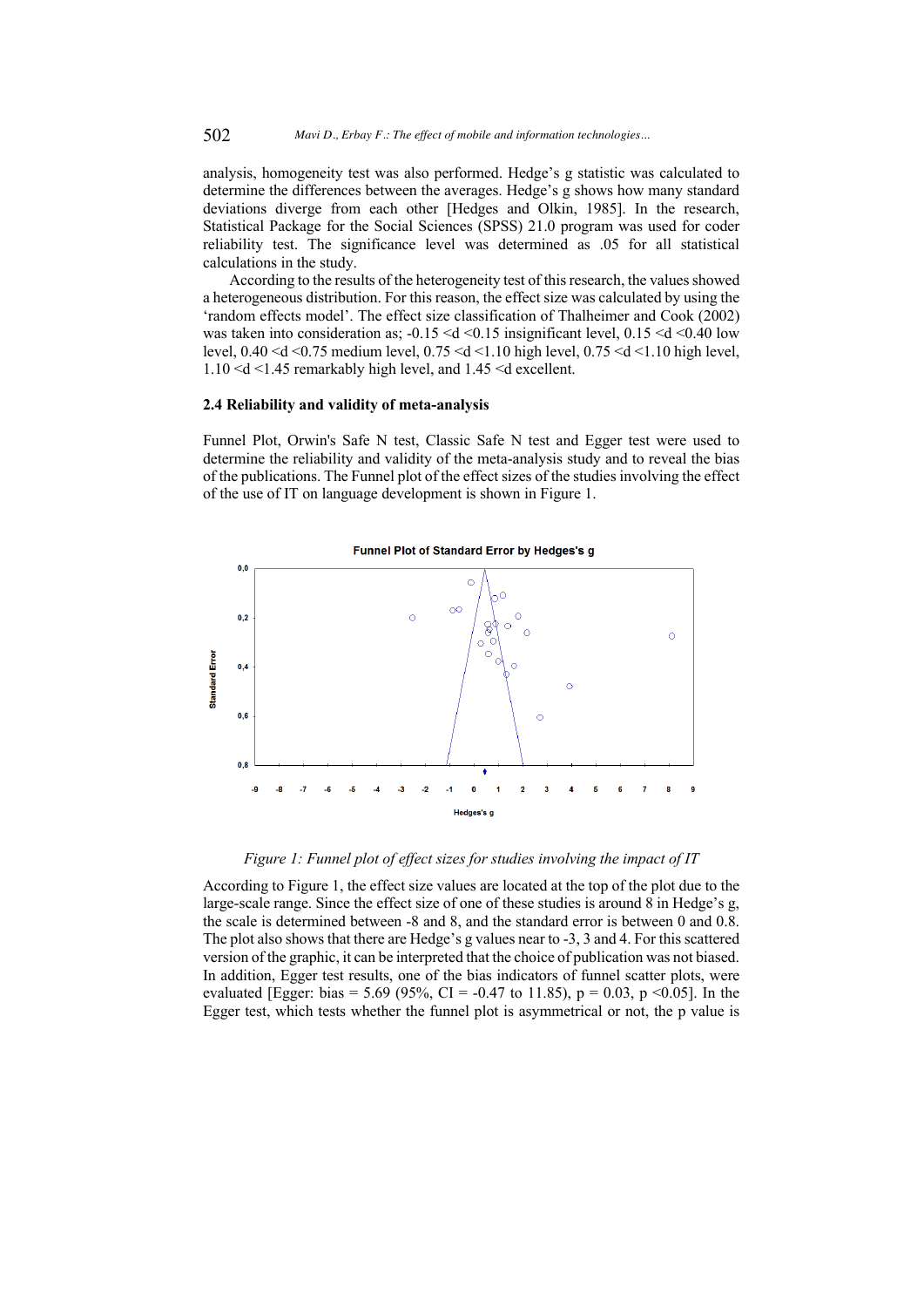less than 0.05. Thus, the funnel plot is not asymmetrical, and the study is far from bias. In addition, the results of Classical Safe N and Orwin error protection number were analyzed to determine the bias. Both test results support the results obtained from the Funnel plot. Classic Fail-Safe N test results are given in Table 1.

| Classic Fail-Safe N                  | Values  |
|--------------------------------------|---------|
| Z values for observed studies        | 18,32   |
| <i>p</i> values for observed studies | 0.00    |
| Alpha                                | 0.00    |
| Tail                                 | 2,00    |
| Z values for alpha                   | 1,95    |
| Number of observed studies           | 22,00   |
| fail-safe number [FSN]               | 1902,00 |
|                                      |         |

 *Table 1: Classical Fail-Safe N test results*

According to the Classical Fail-Safe N test, fail-safe number obtained from metaanalysis studies is 1902. This result indicates that to eliminate the significance of the meta-analysis result, 1902 studies with an effect size of  $p = 0,000$  are required. The fact that this value is too high indicates that the study is far from high publication bias and highly heterogeneous. Orwin's Fail Safe N test results are given in Table 2. This test is to find out if there is publication bias.

| <b>Orwin's Fail Safe N</b>                                      | Value |
|-----------------------------------------------------------------|-------|
| Hedge's g in observed studies                                   | 0.43  |
| Criteria for trivial Hedge's                                    | 0.00  |
| Mean of Hedge's g in missing studies                            | 0.00  |
| Number of studies required to decrease to the ineffective value |       |

# *Table 2: Orwin's Fail Safe N test results*

Hedge's g was found to be 0.43 which is more than sufficient for heterogeneity. Thus, 'number of studies required to decrease to the ineffective value' [Sedliacik & Dadob, 2017] could not be calculated. These results suggest that the study is heterogeneous and far from publication bias.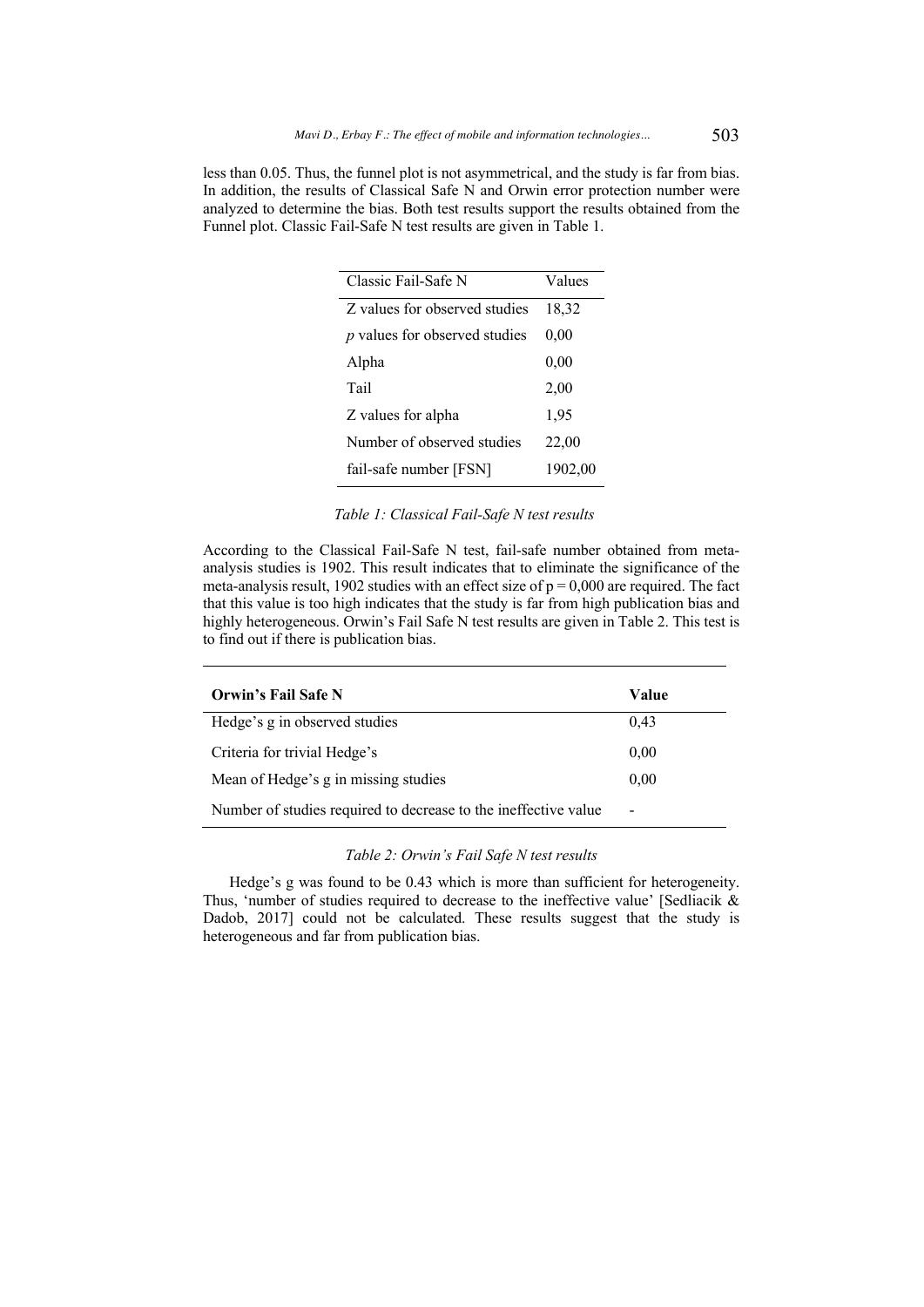#### **2.5 Data analysis: meta-synthesis**

During the meta-synthesis process, the meta-synthesis steps proposed by Creswell (1999) were followed as below.

- Readings over the selected articles are firstly made.
- The codes related to the research subject are determined,
- A common title regarding the codes is found and discussed by experts,
- Research findings are written within the framework of common themes.

Considering the above steps, 15 studies drawing from 112 studies which met the criteria were firstly examined one by one by a team of four experts. Later, each expert team member coded the findings part of the study independently and created themes. After that, team members came together and presented the codes and themes they identified to each other. These codes and themes were later discussed by team members, and common codes and themes were agreed upon.

# **2.6 Reliability and validity of meta-synthesis**

Meta-synthesis is the work of interpreting, organizing and decomposing the findings of qualitative studies [Sandelowski et al., 1997]. In this context, thematic coding technique was used to reveal the findings. Similar to the meta-analysis done in the study, some precautions were taken into account for assuring the validity and reliability. For the selection of the qualitative studies, a set of criteria were determined and followed by the research experts in the team who searched the qualitative studies in the selected data bases. After that, the students were coded by the team members independently and later these codes were cross validated among the team members to reach the common codes and themes. Finally, list of common codes emerged from the analyzed studies were established which each team member agreed upon.

# **3 Results**

### **3.1 Meta-analysis results**

In Table 3, Most research were done in the Netherlands  $(n = 5)$ . The studies done in Turkey ( $n = 3$ ), Israel ( $n = 3$ ) and the US ( $n = 3$ ), and other countries were less. In Table 4, the distribution of the studies by date is given.

The distribution of 22 experimental studies by country is given in Table 3.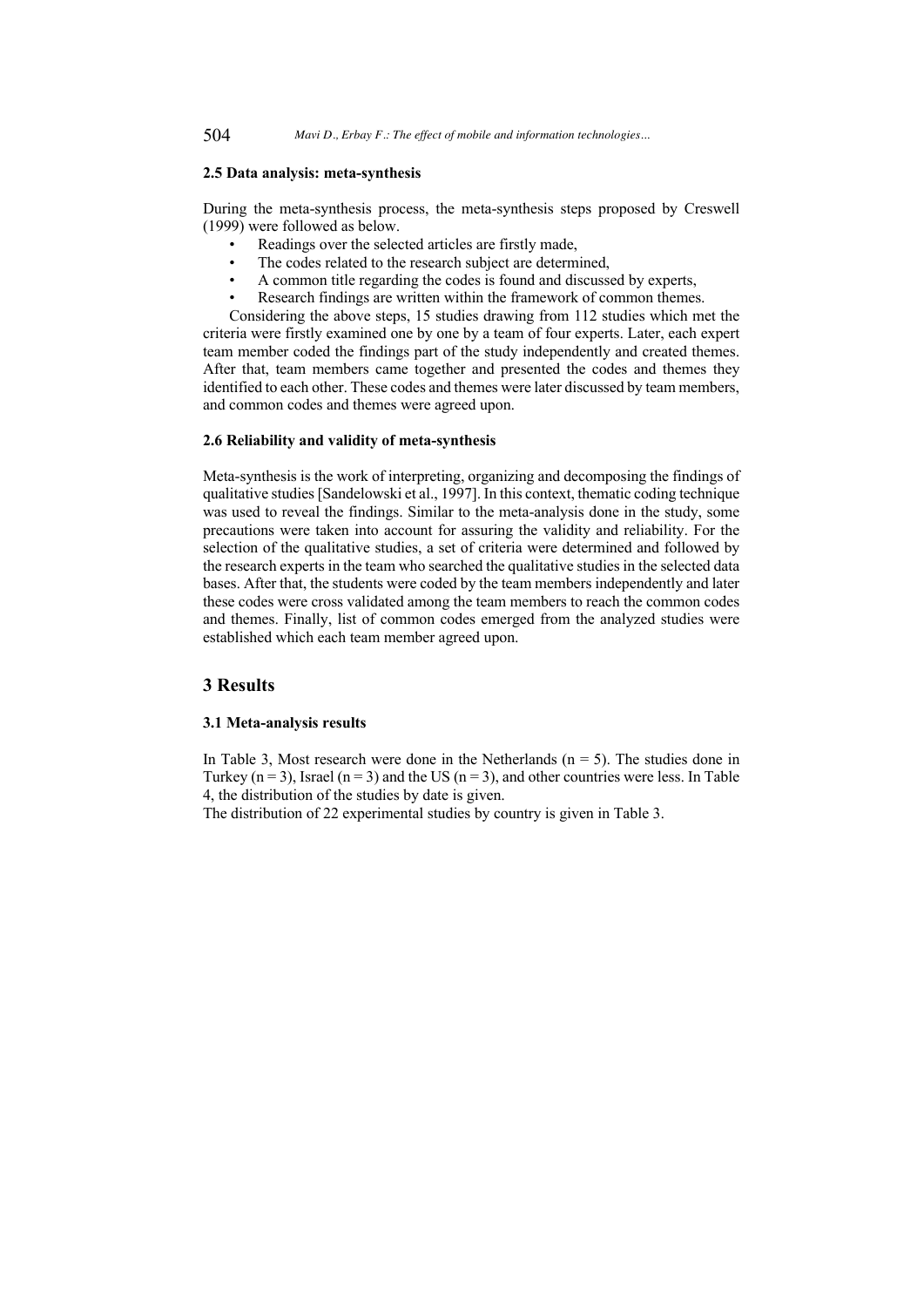| Mavi D., Erbay F.: The effect of mobile and information technologies | 505 |
|----------------------------------------------------------------------|-----|
|----------------------------------------------------------------------|-----|

| Country      | $\overline{F}$ | $\%$  |
|--------------|----------------|-------|
| Germany      | 1              | 4,54  |
| <b>USA</b>   | 3              | 13,63 |
| Australia    | 1              | 4,54  |
| Indonesia    | 1              | 4,54  |
| South Taiwan | 1              | 4,54  |
| Nederland    | 5              | 22,72 |
| Israel       | 3              | 13,63 |
| Japan        | 1              | 4,54  |
| Thailand     | $\overline{2}$ | 9,09  |
| Turkey       | 3              | 13,63 |
| Jordan       | 1              | 4,54  |
| Total        | 22             | %100  |

*Table 3: Distribution of studies by country in meta-analysis*

| Year | $\boldsymbol{F}$ | $\%$  |
|------|------------------|-------|
| 2002 | $\,1\,$          | 4,54  |
| 2004 | $\mathbf{1}$     | 4,54  |
| 2006 | $\mathbf{1}$     | 4,54  |
| 2008 | $\mathbf{1}$     | 4,54  |
| 2009 | $\overline{c}$   | 9,09  |
| 2010 | $\overline{c}$   | 9,09  |
| 2013 | 2                | 9,09  |
| 2014 | 3                | 13,63 |
| 2015 | 2                | 9,09  |
| 2016 | $\overline{2}$   | 9,09  |
| 2017 | $\overline{2}$   | 9,09  |
| 2018 | $\overline{2}$   | 9,09  |
| 2019 | $\,1\,$          | 4,54  |

*Table 4: Distribution of the studies by date in meta-analysis*

The studies were carried out between the years 2002 and 2019. Most studies were conducted after 2014. The duration of intervention of the experimental studies are given in Table 5.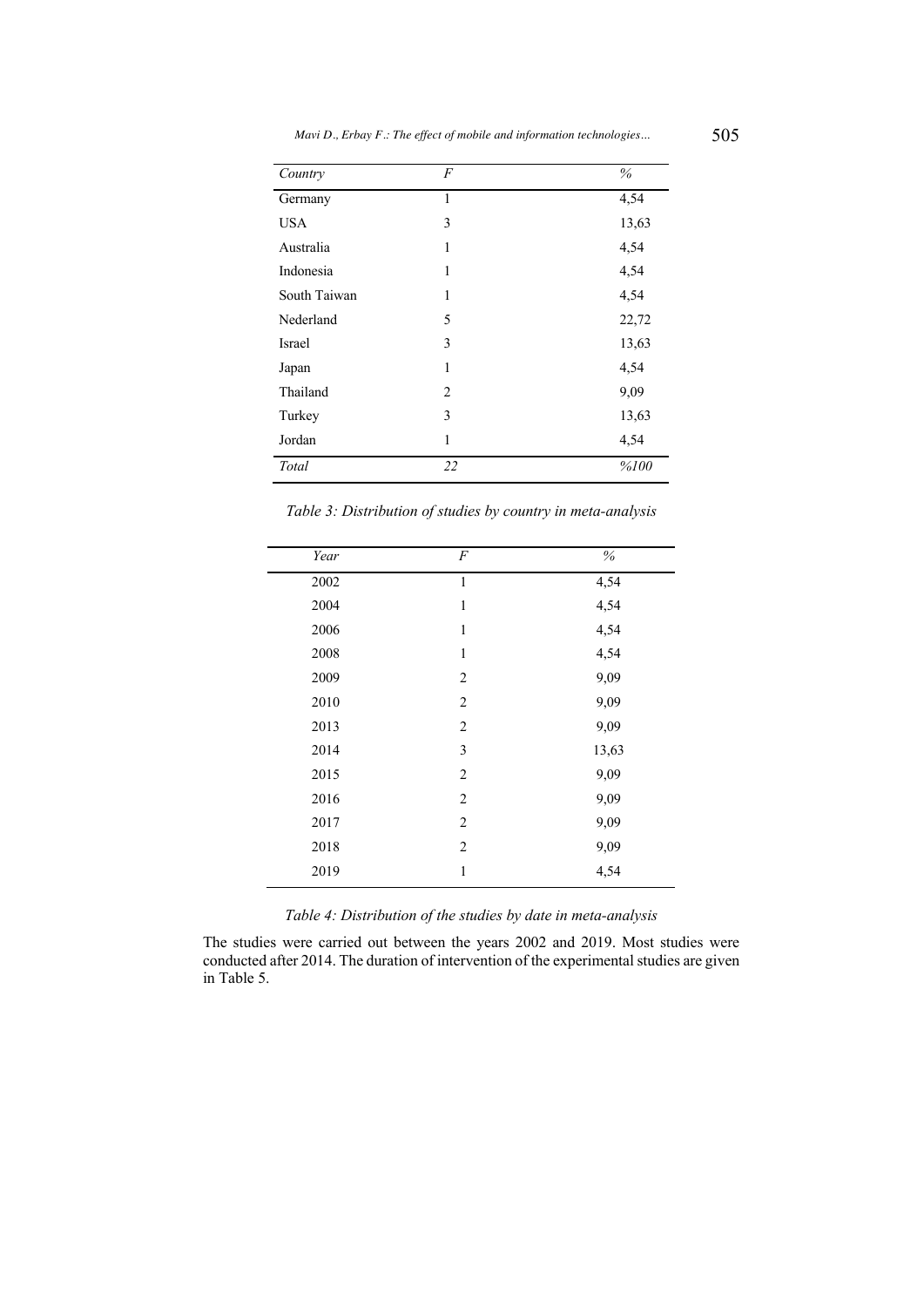| Duration      | $\overline{F}$ | $\%$  |
|---------------|----------------|-------|
| Not mentioned | 1              | 4,54  |
| 9 days        | 1              | 4,54  |
| 2 weeks       | 1              |       |
| 4 weeks       | $\overline{2}$ |       |
| 5 weeks       | 4,54           | 4,54  |
| 6 weeks       | 9,09           | 4,54  |
| 8 weeks       | $\overline{2}$ | 9,09  |
| 9 weeks       | $\mathbf{1}$   | 4,54  |
| 2 months      | 1              | 4,54  |
| 3 months      | 1              | 4,54  |
| 4 months      | 1              | 4,54  |
| 1 semester    | 4              | 18,18 |
| 1 year        | 3              | 13,63 |
| 2 years       | 2              | 9,09  |

### *Table 5: Distribution of the studies by the duration of intervention*

The intervention periods of the experimental studies were at least 9 days and at most 2 years.

In order to decide on the type of meta-analysis, it is first necessary to look at the heterogeneity of the studies. In the homogeneity test, there are information about both the fixed effects model and the random effects model. The findings of the fixed effects model are presented in Table 6.

| <b>Model</b>    | Hedge's g | <b>Standard</b> | <b>Variance</b> | %95<br><b>Interval</b> | Confidence      | z     | $\boldsymbol{p}$ |
|-----------------|-----------|-----------------|-----------------|------------------------|-----------------|-------|------------------|
|                 |           | <b>Error</b>    |                 | Lower<br>level         | Higher<br>level |       |                  |
| Fixed<br>Effect | 0,43      | 0,03            | 0,00            | 0.35                   | 0.50            | 11,83 | 0,00             |
| Model           |           |                 |                 |                        |                 |       |                  |

# *Table 6: The findings of fixed effect model*

Z test was performed for statistical significance and found to be significant  $[Z=11, 83,$ p=0, 00, p<0, 05; SE=0, 03; Variance=0, 00]. The lower limit is 0.35 and the upper limit is 0.50 for the confidence interval of the effect size. Hedge's g was 0, 43. A

L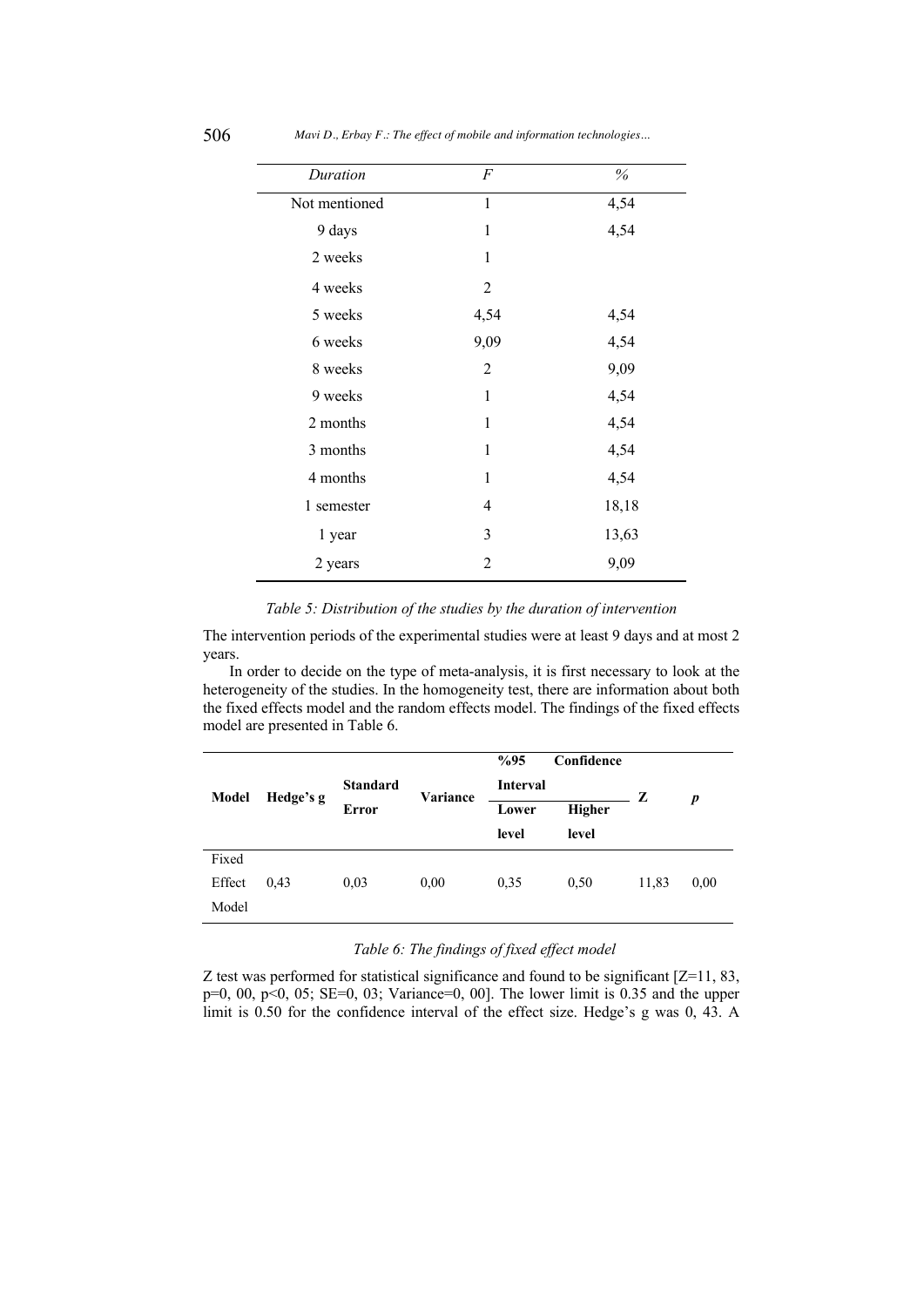positive value of Hedge's g indicates that the effect is in favor of the experimental group. This indicates that the use of IT in 2-6 age groups contributed positively to language development compared to other methods (control group).

The homogeneity test results decided whether the study would be interpreted according to the fixed effects or random effects model. Homogeneity test result was significant  $[Q=1463, 08, 12=98, 56, p=0, 00, p<0, 05]$ . Since this value is much higher than the critical value, it is understood that the structure is heterogeneous. Also, since p value is less than 0.05, there is a significant difference between the groups. Therefore, it can be concluded that the structure is heterogeneous. The I2 test is a supplement to the Q test. The Q test is affected by the number of runs, while the I2 test is not affected by the number of runs. The I2 value of 98% indicates that the study has a remarkably high level of heterogeneity.

As the structure is heterogeneous, the study was carried out with random effects model. In Table 7, the results of the random effects model are given.

| <b>Model</b>              | Hedge's g | <b>Standard</b><br><b>Error</b> | Variance | $\%95$<br>Confidence<br><b>Interval</b> |                        | Z    | D    |
|---------------------------|-----------|---------------------------------|----------|-----------------------------------------|------------------------|------|------|
|                           |           |                                 |          | Lower<br>level                          | <b>Higher</b><br>level |      |      |
| Random<br>Effect<br>Model | 1.16      | 0.33                            | 0.11     | 0.51                                    | 1,82                   | 3.49 | 0.00 |

*Table 7: The findings of random effect model*

Random effects model was statistically significant  $[Z = 3.49, p = 0.00, p<0.05;$ SE=0,33; Variance=0,11]. The lower limit for the confidence interval of the effect size is 0.51 and the upper limit is 1.82. Hedge's g was 1,16. Since this value is higher than 0.80 the effect size of the study is strongly high [Thalheimer & Cook, 2002]. A positive value indicates that the effect is in favor of the experimental group. These results indicate that the use of IT in 2-6 years old groups has a strong and positive contribution to language development compared to other methods (control group).

The effect sizes and other statistical information reported in the studies examined on the effect of the use of IT on language development are summarized in Table 8.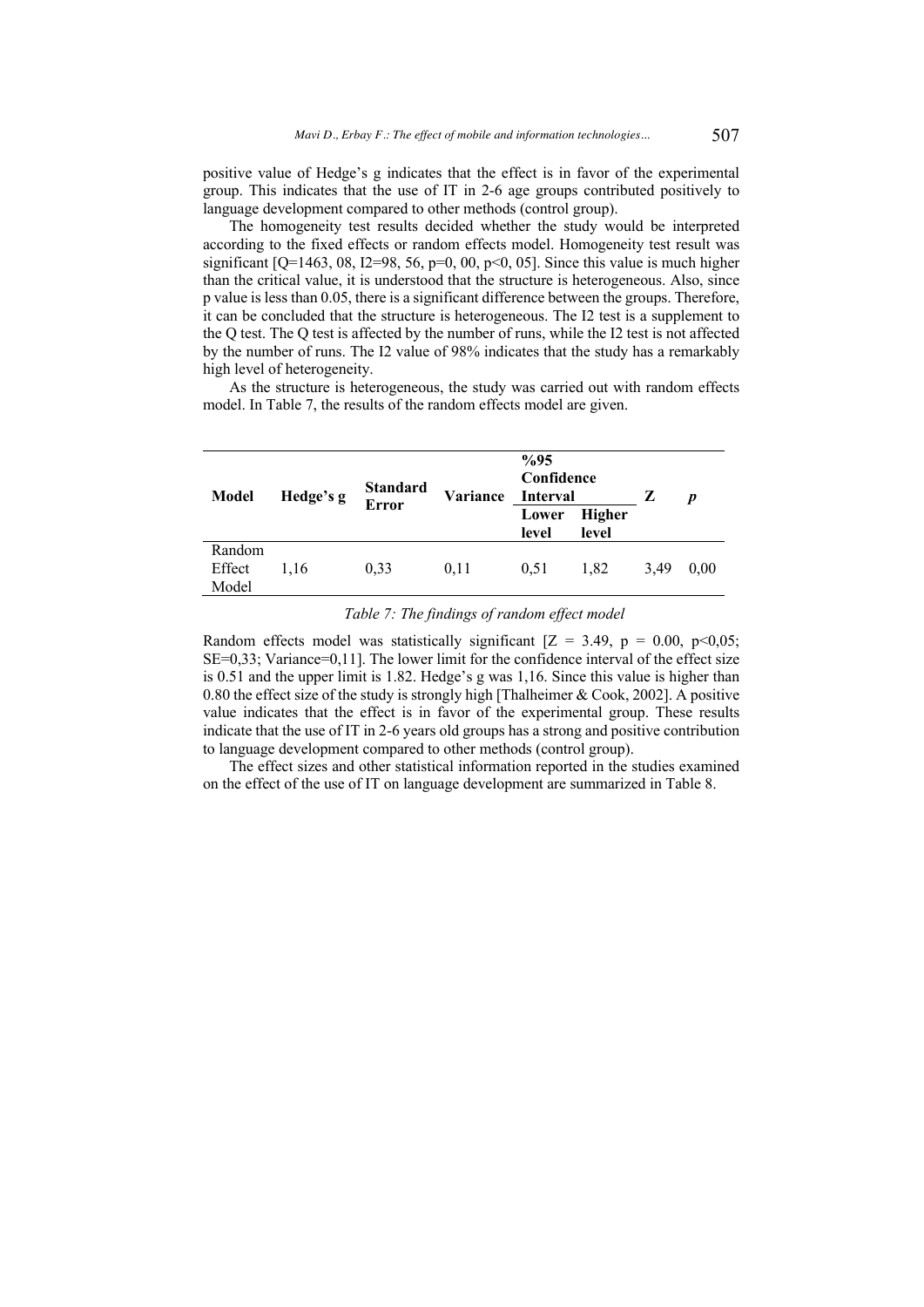| Author                         | <b>Effect</b> | <b>Standard</b> | Variance | Lower   | Higher  | z              | $\boldsymbol{p}$ |
|--------------------------------|---------------|-----------------|----------|---------|---------|----------------|------------------|
|                                | <b>Size</b>   | Error           |          | Limit   | Limit   |                |                  |
| Nir-Gal<br>and<br>Klein        | 1,81          | 0,19            | 3,73     | 1,43    | 2,18    | 9,36           | 0,00             |
| (2004)                         |               |                 |          |         |         |                |                  |
| Altun (2019)                   | 1,17          | 0,10            | 1,17     | 0,96    | 1,38    | 10,85          | 0,00             |
| Masataka (2014)                | 0,57          | 0,26            | 6,77     | 6,56    | 1,08    | 2,21           | 0,02             |
| Blankson et al. (2015)         | 8,11          | 0,27            | 7,52     | 7,57    | 8,65    | 29,58          | 0,00             |
| Lin et al. (2015)              | $-0.61$       | 0,16            | 2,76     | $-0.94$ | $-0,29$ | $-3,71$        | 0,00             |
| Özyurt and Eliküçük            | $-2,53$       | 0,19            | 3,98     | $-2,92$ | $-2,14$ | $\overline{a}$ | 0,00             |
| (2017)                         |               |                 |          |         |         | 12,69          |                  |
| Cubelic (2013)                 | 0,84          | 0,12            | 1,49     | 0,60    | 1,08    | 6,94           | 0,00             |
| Varhallen<br>and<br>Bus        | 0,56          | 0,22            | 5,12     | 0,12    | 1,00    | 2,49           | 0,01             |
| (2010)                         |               |                 |          |         |         |                |                  |
| Walter-Laager et al.           | 0,58          | 0,34            | 0,12     | $-9,61$ | 1,26    | 1,68           | 0,09             |
| (2016)                         |               |                 |          |         |         |                |                  |
| Kozminsky<br>and               | 3,90          | 0,47            | 0,23     | 2,96    | 4,84    | 8,14           | 0,00             |
| Asher-Sadon (2013)             |               |                 |          |         |         |                |                  |
| Jong and Bus (2002)            | 1,64          | 0,39            | 0,15     | 0,86    | 2,41    | 4,14           | 0,00             |
| Korat (2010)                   | 1,38          | 0,23            | 5,48     | 0,92    | 1,83    | 5,89           | 0,00             |
| Maureen et al. (2018)          | 1,32          | 0,43            | 0,18     | 0,48    | 2,16    | 3,08           | 0,00             |
| Choosri et al. (2017)          | 0,99          | 0,37            | 0,14     | 0,25    | 1,73    | 2,62           | 0,00             |
| Teepe et al. (2016)            | 0,63          | 0,24            | 0,06     | 0,15    | 1,12    | 2,58           | 0,01             |
| Chonchaiya (2008)              | $-0,87$       | 0,17            | 2,90     | $-1,20$ | $-0,54$ | $-5,13$        | 0,00             |
| Yüksel et al. (2014)           | 0,88          | 0,22            | 0,05     | 0,44    | 1,32    | 3,93           | 0.00             |
| Ihmeideh (2014)                | 2,16          | 0,26            | 6,82     | 1,65    | 2,67    | 8,27           | 0,00             |
| Varhallen et al. (2006)        | 2,70          | 0,60            | 0,36     | 1,51    | 3,89    | 4,46           | 0,00             |
| Neumann (2018)                 | 0,78          | 0,29            | 8,70     | 0,20    | 1,36    | 2,66           | 0,00             |
| Linebarger<br>and              | $-0,13$       | 0,05            | 3,22     | $-0,24$ | $-2,31$ | $-2,36$        | 0,01             |
| Piotrowski (2009)              |               |                 |          |         |         |                |                  |
| Varhallen<br>and<br><b>Bus</b> | 0,27          | 0,30            | 9,27     | $-0,32$ | 0,87    | 0,90           | 0,36             |
| (2009)                         |               |                 |          |         |         |                |                  |
|                                |               |                 |          |         |         |                |                  |

*Table 8: The effect sizes and other statistical information reported in the studies*

The effect sizes reported in the studies ranged from -2.53 to 8.11. While 21 of the interventions were statistically significant, only one was not significant ( $p$  > 0.05). The effect size was positive in 18 studies and negative in 4 studies. These results signifies that the effect of mobile and IT on language development was in favor of the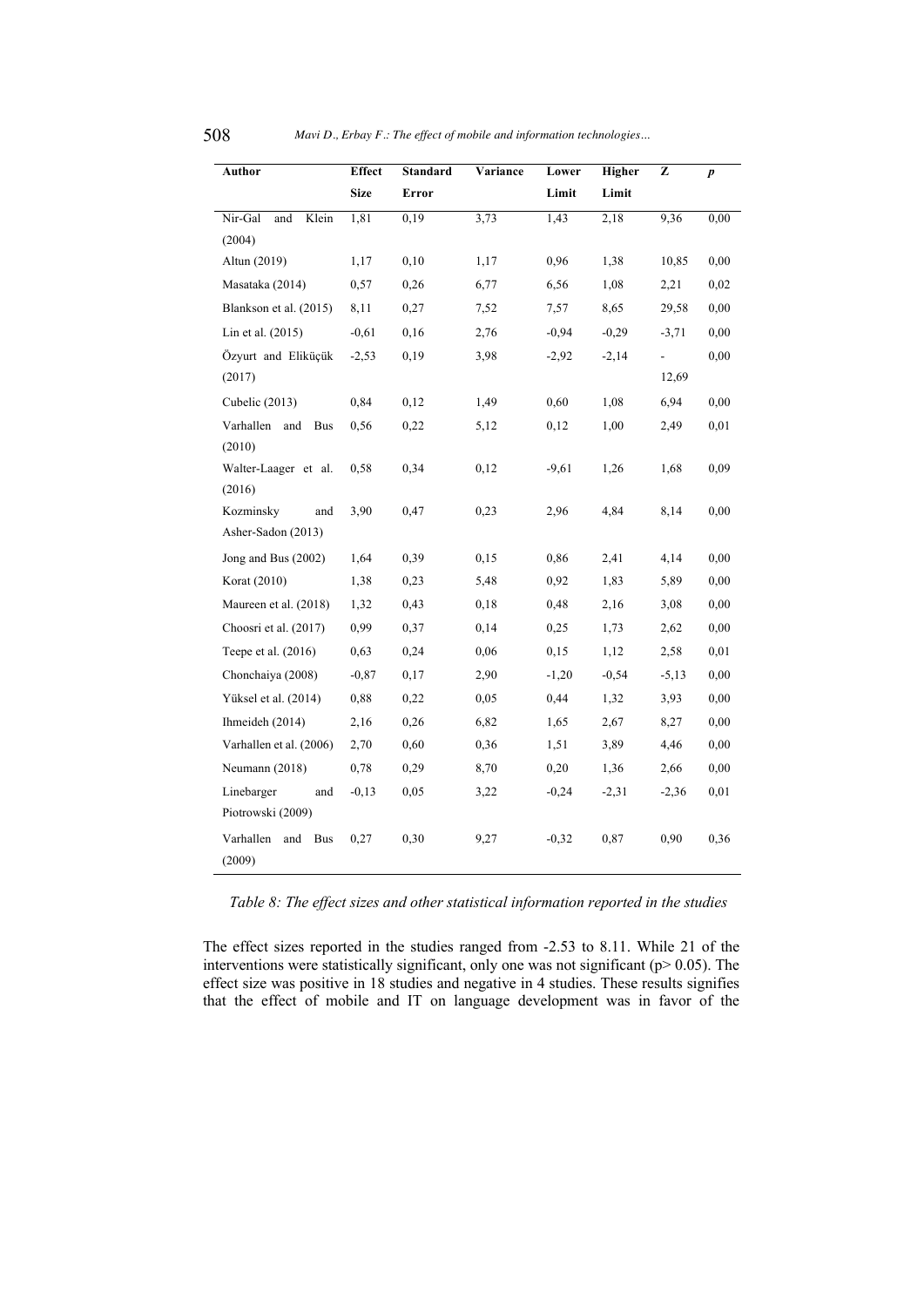experimental group in 18 studies, whereas in 4 studies, the practices in the control group had more effect on language development.

In addition, in order to understand the levels of effect sizes, a forest plot was created. Forest graph showing the effect of language development in experimental and control groups is given in Figure 2.



*Figure 2: Forest graphic and weights of the studies*

Based on [-8, +8] range, the figure shows that four students were in favor of control group and the remaining studies were in favor of experimental groups. Random effect was above 0,00. Therefore, considering the general effect size obtained in the metaanalysis, the effect size is high and in favor of the experimental group.

#### **3.2 Meta-synthesis results**

| Country     | F | $\%$  |
|-------------|---|-------|
| <b>USA</b>  | 5 | 33,33 |
| England     | 2 | 13,33 |
| Cyprus      | 1 | 6,66  |
| Kosovo      | 1 | 6,66  |
| Norway      | 1 | 6,66  |
| Turkey      | 3 | 20,00 |
| New Zeeland | 1 | 6,66  |
| Greece      | 1 | 6,66  |

The distribution of 15 qualitative studies by country is given in Table 9.

*Table 9: Distribution of studies by country in meta-synthesis*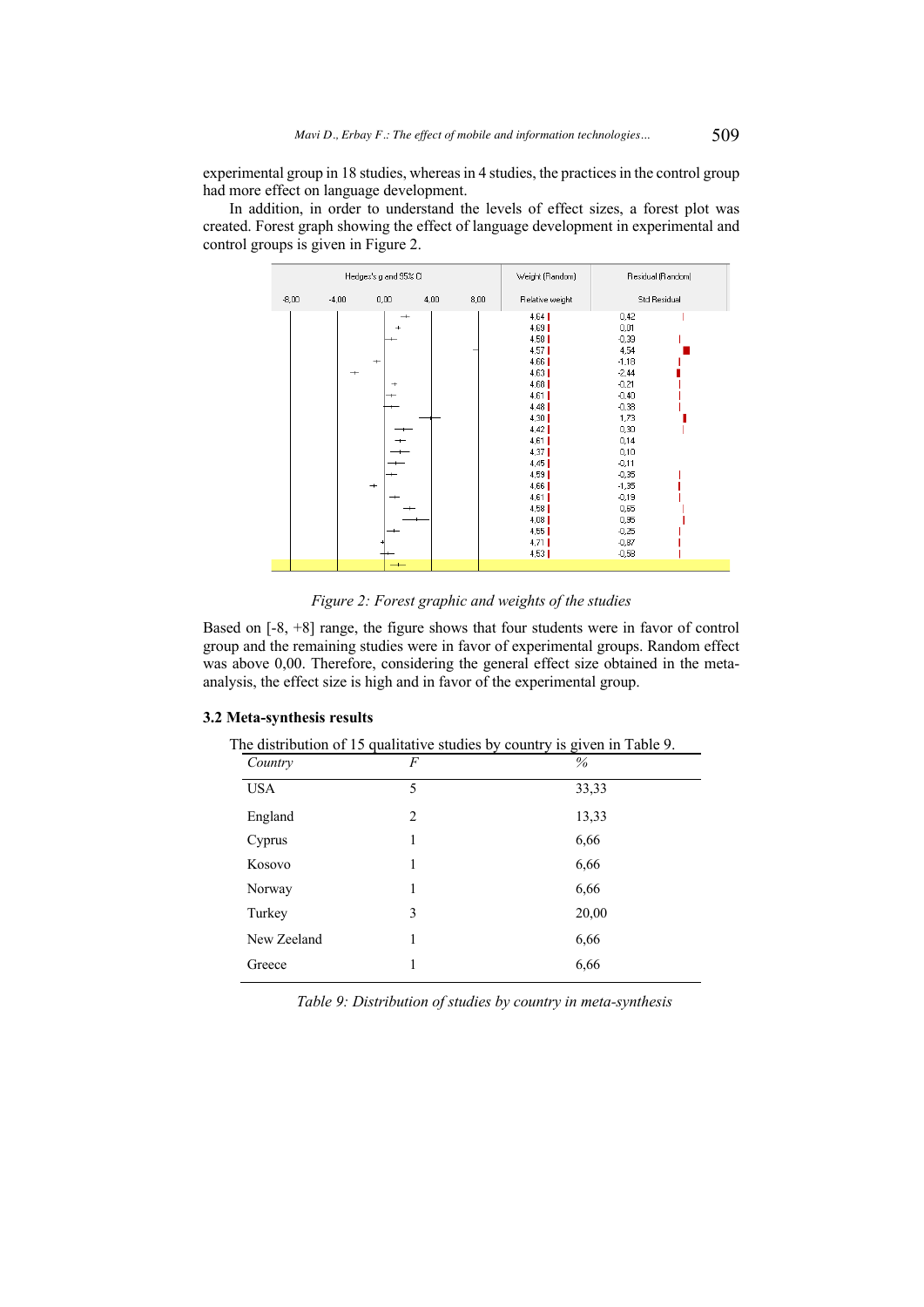| Year | F              | $\%$  |
|------|----------------|-------|
| 2001 | $\overline{2}$ | 13,33 |
| 2008 | $\mathbf 1$    | 6,66  |
| 2010 | $\,1$          | 6,66  |
| 2012 | $\,1$          | 6,66  |
| 2013 | $\mathbf{1}$   | 6,66  |
| 2014 | $\mathbf{1}$   | 6,66  |
| 2015 | $\overline{2}$ | 13,66 |
| 2016 | $\mathbf 1$    | 6,66  |
| 2017 | $\mathbf{1}$   | 6,66  |
| 2018 | $\mathbf{1}$   | 6,66  |
| 2019 | 3              | 20    |

In Table 9, most research were conducted in USA  $(n = 5)$ . The research done in Turkey  $(n=3)$ , the UK  $(n=2)$ , and other countries are less. Table 10 shows the distribution of the studies by years.

 *Table 10: Distribution of the studies by years in meta-synthesis*

The selected studies in meta-synthesis were undertaken between 2001 and 2019. Most studies were performed in 2019. Meta-analysis of 15 qualitative studies emerged a total of 117 codes grouped under six themes as 1) Purposes of mobile and IT usage, (2) mobile and IT experiences of teachers and parents, (3) technological readiness of kindergartens,  $(4)$  positive opinions,  $(5)$  negative opinions,  $(6)$  inferences and recommendations.

#### **3.3 Theme 1: purposes of Mobile and IT usage**

There are nine codes in this theme. Teachers preferred to use mobile and IT in music activities and language activities in the classroom [Kirliauskienė & Abramauskienė, 2020]. According to a study conducted in Turkey, teachers used mobile and IT for listening to children's songs. This enabled children to listen fairy tale storytelling, watch prepared presentations and cartoons.

Children interact with mobile phones, tablets, computers and television devices among other mobile and IT tools [Al-Johali, 2019]. Children often use mobile and IT tools to watch animated movies and play digital games. In addition, children watch digital images (photos, videos, animations) shared between family and friends via mobile and IT tools.

Games and entertainment are the primary goals of children to use mobile and IT. Furthermore, parents reported that their children used mobile and information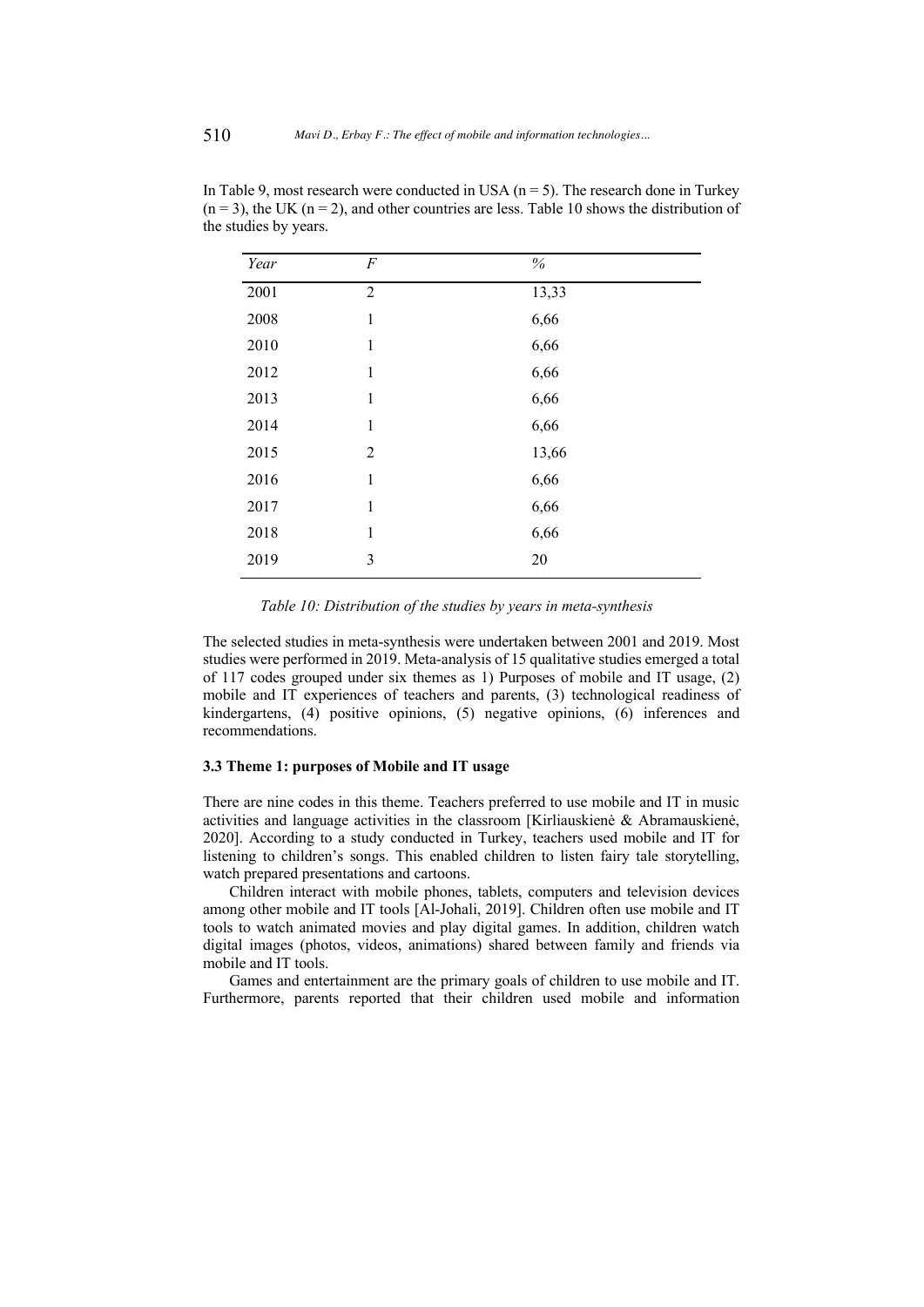technologies for educational and artistic purposes. Some families use mobile and IT tools (especially tablets and phones) to control their children, to calm them and to relieve their troubles.

#### **3.4 Theme 2: IT experiences of teachers and parents**

There are 15 codes in this theme. Teachers' and parents' technological literacy levels varied in the selected studies. Some of the teachers and parents said they have a "know how" use of mobile and IT, while others to have "advanced knowledge". Teachers with inadequate technology literacy used limited or no use of mobile and IT tools in classrooms.

A large number of teachers traditionally trained had insufficient experience in using mobile and IT, while others did not have sufficient knowledge and experience in using mobile and IT in preschool level. Lack of knowledge and experience can affect teachers' beliefs, attitudes, and practices in their current work with young children. Most of the parents with lack of technology literacy used TV (programs) for educational purposes, but they did not consider their children's developmental appropriateness.

#### **3.5 Theme 3: technological readiness of kindergartens**

There are nine codes in this theme. Technological readiness of kindergartens varies from country to country and within countries, from region to region. Most common IT tool was TV and teachers tended to use TV for educational purposes and to calm the children. In one study, five out of eight kindergartens rarely used video projectors and teachers thought it was logistically objectionable to organize projector use. In one study, class was designed with limited number of computers and the teacher used the computer to improve children's interactions and conversations. In this way, children are encouraged to work together and share their projects. With computers where software and drawing programs are installed, children are encouraged to explore in depth.

### **3.6 Theme 4: positive opinions**

There are 52 codes in this theme. The participants (teacher, parents, and children) in the studies indicated mainly that use of IT influenced on the language development of preschool children in a positive way. Some children had a lot of self-speech when playing with apps, labelling items on the screen, imitating the language they heard, repeating the words or phrases read to them. The use of mobile and IT tools contributed to language development-related areas such as vocabulary learning, concept learning, using language well, developing communication skills, speeding up language development, pronouncing words correctly, eliminating speech impairment, expressing yourself, using courtesy words, developing imagination. Parents stated that the development of their children increased in many areas of development, e.g., language development, cognitive, early learning skills and technology skills. In addition, mobile and IT was also used for foreign language acquisition.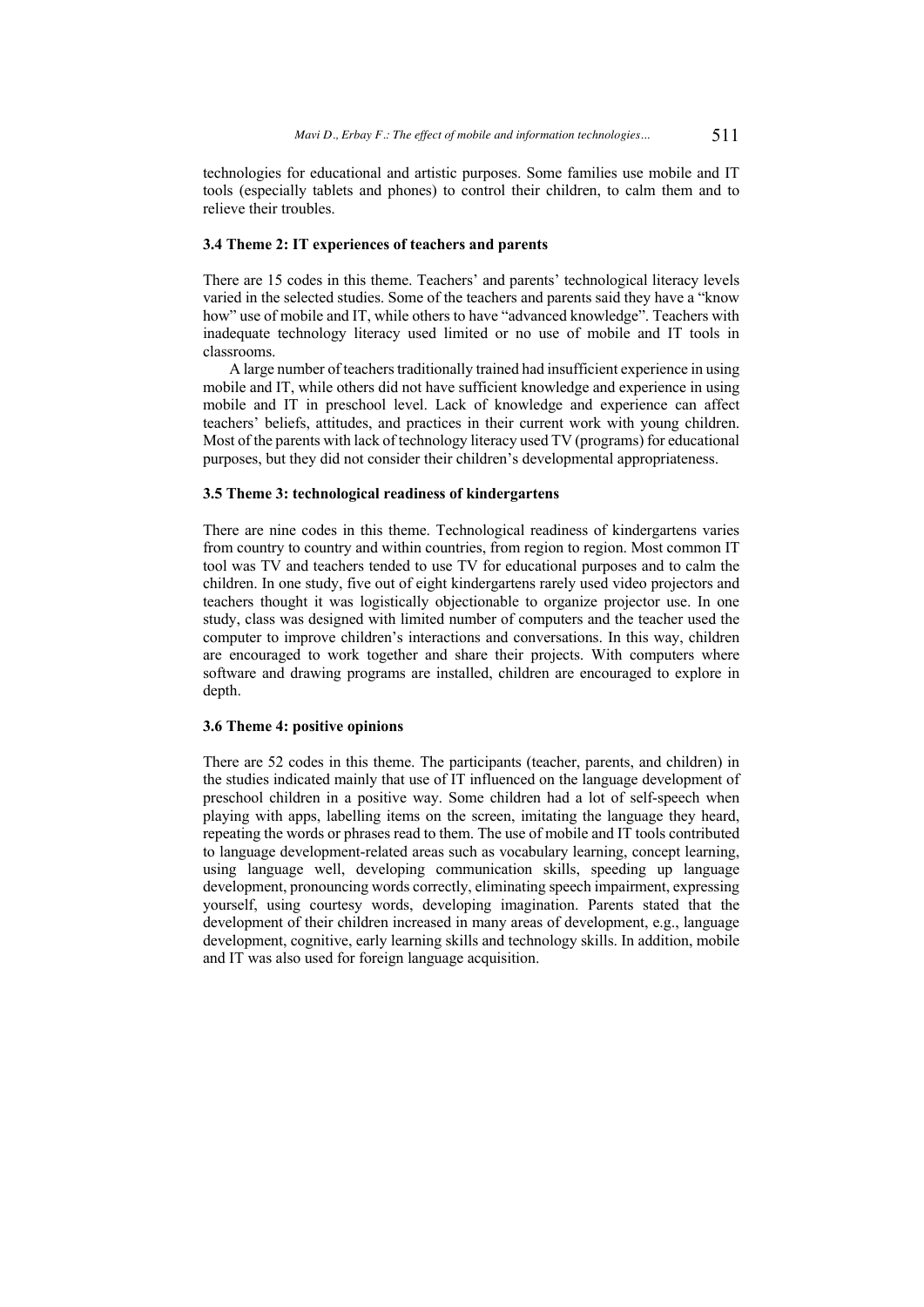# **3.7 Theme 5: negative opinions**

There are 11 codes in this theme. Lack of socialization, modelling negative behavior, risk of addiction, eye health problems, lack of movement, negatively affecting mental development and delaying language development were seen to be among the negative effects of mobile and IT based educational devices. Some parents believed that the use of mobile and IT caused problems such as child introversion, living an isolated life and exposure to radiation.

#### **3.8 Theme 6: inferences and recommendations**

There are 21 codes in this theme. There are two contradictory thoughts (progressive and regressive philosophies) among parents' and preschool teachers' perceptions and practices regarding the use of digital technologies in the learning and development of young children. While one side thought that mobile and IT supported language development, the other side thought that it caused decline in the language development. It is believed that the reason for such an idea is to be uncontrollable. The need for proximal and distal guided interaction to improve children's learning with mobile and IT indicated the provision of direct interaction and indirect planning.

Preschool teachers used technology in their classrooms to increase their students' language awareness; however, teachers were usually advised to be careful when using technology in and out of the classroom or eliminating the negative effects of mobile and IT usage. In addition, it is recommended that teachers create task-based activities and prepare project work for their students. It is the common view of the studies that software programs should be carefully selected and standardized by considering the developmental stages of the children and used accordingly.

#### **4 Discussion**

#### **4.1 Meta-analysis**

The meta-analysis done in the study showed that the study was heterogeneous, and the effect size was remarkably high (Hedge's  $g = 1.16$ ). This result indicates that supportive and educational practices carried out using IT in preschool age have a high level of positive effect on children's language development. Research results in the literature are in line with this result.

Grgurović et al. (2013) conducted a meta-analysis of experimental research investigating language outcomes in order to examine the effect of second foreign language teaching supported by computer technology. They analyzed 52 effect sizes obtained from 37 studies conducted between 1970 and 2006. They found that the common effect value was positive and small, and computer-assisted foreign language pedagogy was more effective.

In a meta-analysis study where the effects of mobile devices on students' learning performances were investigated, the effect size of mobile technology applications to improve their communication and collaboration skills was found to be remarkably high [Sung et al., 2016]. Review of literature revealed limited number of meta-analysis studies about the study. The available ones [Qassem, 2020] produced similar results to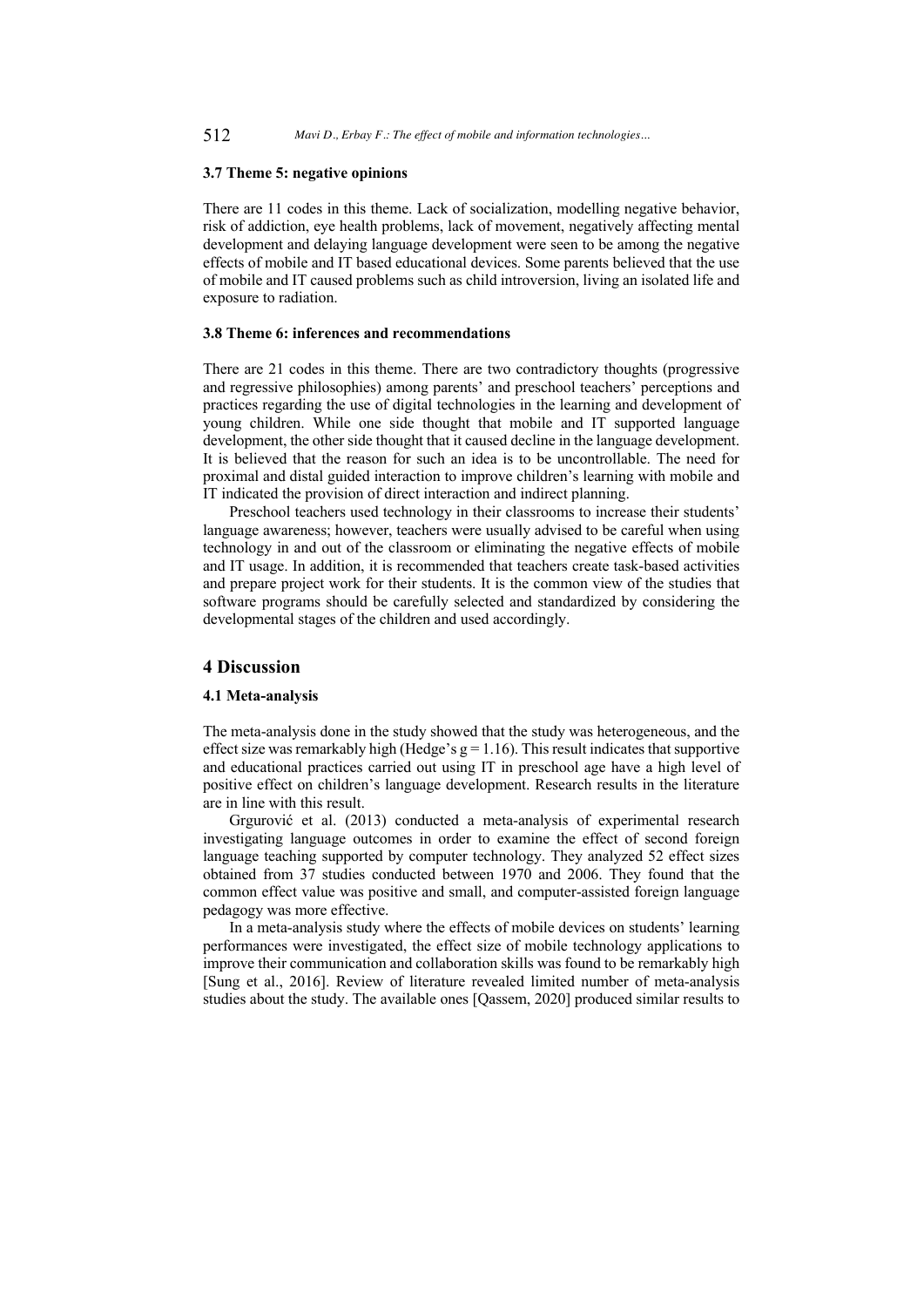the present study such that the use of IT in the language development of preschool children is significant.

#### **4.2 Meta-synthesis**

Teachers used mobile and IT to support the language development of children, especially for singing and playing. In classroom activities, teachers mostly use technological devices while playing games, teaching songs, watching educational cartoons or telling stories [Şalcı et al., 2018]. In addition to having fun while teaching children with IT technologies, students at the same time, learned the topic covered. Aral and Keskin (2018) emphasized that children mostly used technological devices to watch animated movies and play games. Similar results were obtained in the surveys conducted with parents. Mothers used tablets for their children and allowed children to watch animations or play games to calm the children in the home environment and get their own work done easily [Billington & Trust, 2016]. There are also studies in which children were encouraged to examine photos and videos in IPad, and then they were asked to make comments on them [Hatherly & Chapman, 2012]. Hatherly and Chapman (2012) claimed that children's interpretation skills improved as well as their language development. The results of this research and other studies in the literature are in line with one other study which concluded that mobile and IT is used in preschool education for many purposes and contribute to language development [Gruber & Bailey, 2021].

Teachers with more teaching experience have fewer positive attitudes towards technology and tend to use less technology than those with less teaching experience [Blackwell et al., 2014]. This implies that teachers trained with today's education are more sensitive to education with technology. To keep up with the technological advances and be aware of the impact of mobile and IT, parents and teachers should be guided in technology education [Plowman et al., 2010].

Lack of use for authentic activities and limitations on mobile and IT available in most preschool settings let teachers have fewer opportunities for children to develop language skills. Preschool school staff have limited knowledge of children's home experiences in technology. Therefore, parents, school administration and teachers should cooperate and support the advancement of technology and development areas of children.

In some observations done over preschool children, guided interaction practice showed that language was not dominant as a mere form of communication, as it is an example of extended adult-child dialogue [Plowman & Stephen, 2007]. Speech is an important tool for interaction in classrooms, but emotional responses are at the core of the practitioner's role in preschool settings. Therefore, touch, gesture and eye contact are also important forms of communication.

Today, it is inevitable to use digital technologies in education system [Mendez, Mendez & Anguita, 2020]. Different stakeholders in language development should recognize the benefits and risks that technology brings to children and teachers. Collaboration should be ongoing among parents and teachers to ensure their hopes of maximizing collaboration and mitigating potential risks in early childhood education [Diana, Sunardi, Gunarhadi & Munawir, 2020]. A meta-synthesis revealed that parents and teachers generally support technology-aided education, but they thought that this type of practice should not be overused.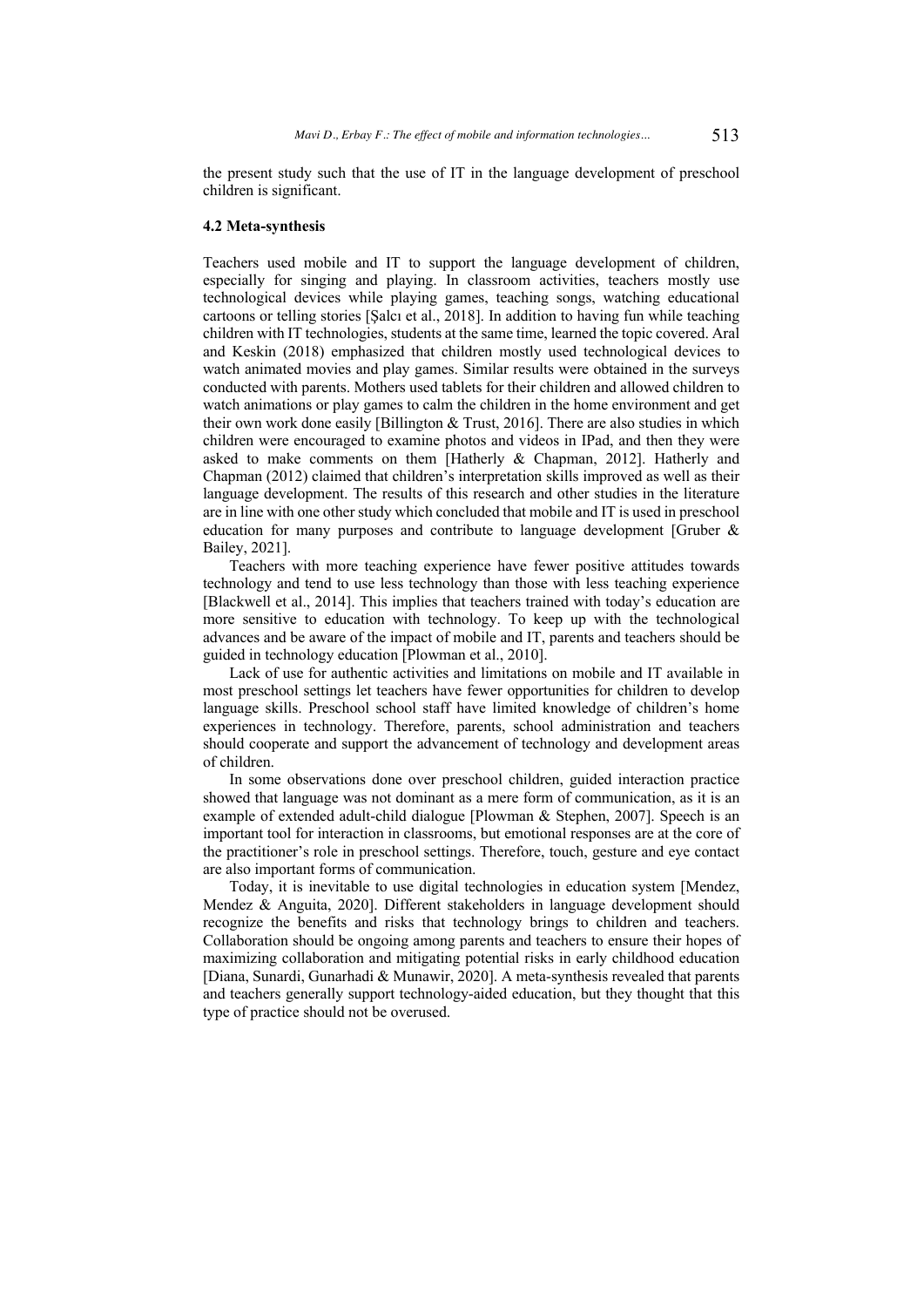Technological infrastructures of the preschools in different countries and school types were varied. This may cause to equality of opportunity in terms of reaching IT in educational settings. According to Olowe and Kutelu (2014), in early childhood education, mobile and IT includes more than digital cameras, creativity and communication software and tools, internet, phones, mobile phones, tapes, interactive stories, computer games, programmable toys, video conferencing technologies and closed-circuit television, data projectors, microphones, headset electronic whiteboards [Tavasoli, Mowlaie, Majid & Rahimi, 2020]. However, even in developed countries of the world, many of these technologies cannot be provided in classroom settings in many schools. Especially private schools are far ahead of public schools in terms of IT infrastructure.

When mobile and IT is integrated with the educational process, better language development such as letters recognition, sorting and sounds awareness, literacy, listening and understanding of words and stories can be developed [Primavera et al., 2001; Nir-Gal & Klein 2004; Penuel et al., 2009]. For example, children with daily access to a large library of educational software and to teacher supervision achieved more, but children who attend weekly sessions with a counsellor who facilitates the use of technology achieved even more [Primavera et al., 2001]. When researchers used interactive smart boards (IWB), they observed more collaboration among preschool children than when they used traditional desktop computers (with non-touch screen, mouse and keyboard).

In their study, Gjelaj et al. (2020) found that parents had positive attitudes towards the use of digital technologies in early childhood education. In addition, the parents expressed their thoughts in favor of technology in the development of their children and supported the process of exposing their children to technology resources. Thus, teacher and parents supported the use of mobile and IT in preschools for language development.

The types of technological tools used by young children and their duration of use have recently increased. In a study conducted in the USA (Common Sense Media, 2013), it was observed that the proportion of children with smartphones, tablets, iPod touch and similar devices and any mobile devices increased by 6-32% between the ages of 0 and 8. In another study conducted on children aged between 15-35 months in South Taiwan, a relationship was found between television viewing time and linguistic, cognitive and motor delay. Parallel to the available studies, the current study indicated that excessive dependence on technological devices was parents' main concern.

Increase in aggression, negative impact on empathic views to others, damage in inter-personal skills and language problems are stated as the negative effects of technological devices [Armstrong & Casement, 2000; Markman, 2010; Saleem et al., 2012]. It may be assumed that the duration of watching television, portable computers and using some other devices on weekdays may affect peer relationships negatively.

# **5 Conclusion**

# **5.1 Suggestions for practitioners**

Professionals should consider appropriate but proactive pedagogical approaches that can be developed for young children to learn and play with digital media. Teachers need to receive important support and to have experience in the use of digital media.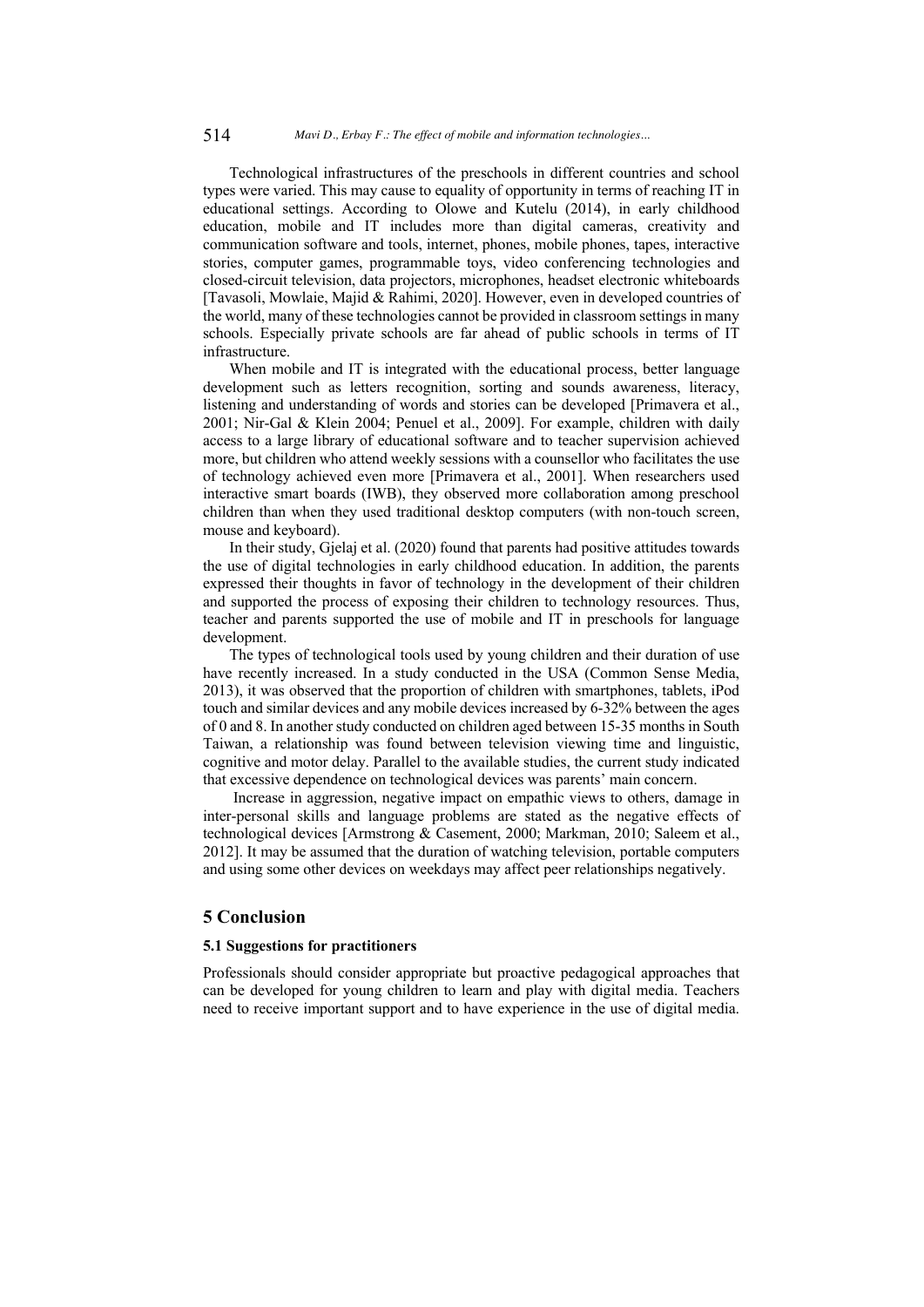For this reason, it may be suggested to rearrange the information technologies course contents in preschool teacher undergraduate programs in this context. Preschool teachers should be encouraged to participate in in-service trainings that demonstrate the use of mobile and IT and its impact on language development. Also, necessary infrastructure must be provided for using mobile and IT in classrooms. Mobile and IT supported practices (e.g., robotic coding) for language development should be designed as a result of joint opinions and studies of technologists, preschool education and child development specialists, considering children's development. Proximal and distal guided interaction is needed to improve children's learning with mobile and IT. It is necessary to arrange trainings for adults to use mobile and IT by direct interaction and indirect planning, and to teach correct information about how to support children's language and other development in these trainings.

#### **5.2 Suggestions for further research**

Increasing the number of studies on the use of mobile and IT in preschool language development is necessary to create a general view on this subject. In future research, mobile and IT practices in different countries and school type should be examined for the comparison. Also, the effects of education enriched with mobile and IT, drama and game on language development should be designed.

#### **Acknowledgements**

This study is based on the Ph.D. thesis titled "The effect of mobile and information technologies (IT) supported education on the language development of preschool children: a meta-analysis and meta-synthesis study".

# **References**

[Acar and Dogan, 2007] Acar, A. Ö., & Doğan, N.: Okulöncesi Eğitimde Bilgisayar Destekli Eğitimin Rolü, Akademik Bilişim Confrence, 31 Ocak-2 Şubat, 2007. https://ab.org.tr/ab07/bildiri/43.pdf

[Aitchison, 2018] Aitchison, E.: How the use of technology can be integrated into early childhood education, with an emphasis on children aged 3-5 years old, (Unpublished Bachelor's Thesis), Laurea University, 2018. http://urn.fi/URN:NBN:fi:amk-201803293969

[Al-Johali, 2019] Al-Johali, K. Y.: Using mobile applications to teach vocabulary: Saudi EFL teachers' perceptions. Global Journal of Foreign Language Teaching, 9(1), 51–68, February 2019. https://tinyurl.com/yz8yrsxq

[Altun, 2019] Altun, D.: Investigation of the receiver and expressive language knowledge of 60– 71-month preschool children in accordance with technology use and family factors. International Journal of Turkish Literature Culture Education (TEKE), 8 (2), 1158-1182, 2019. https://dergipark.org.tr/en/pub/teke/issue/46075/580146

[Aygün et al., 2016] Aygün, Ş. S., Atalay, N., Kiliç, Z., & Yaşar, S.: Developing 21st century skills competence perceptions scale for prospective teachers: a validity and reliability study. Pamukkale University Journal of Education, 40 (40), 160-175,2016. https://dergipark.org.tr/en/pub/pauefd/issue/33883/375190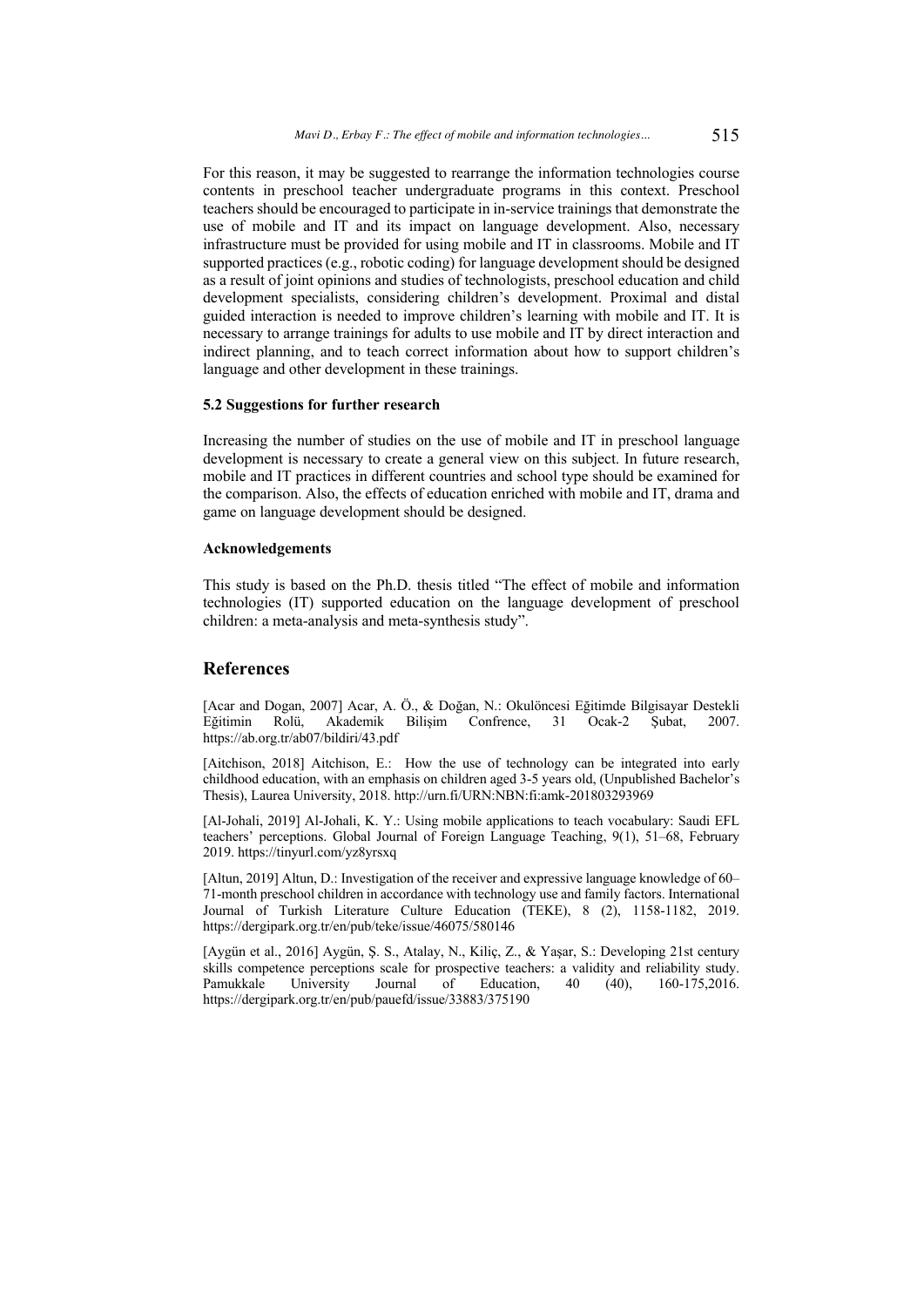[Aral, 2006] Aral, N.: Anaokuluna devam eden altı yas grubundaki çocukların kavram gelişiminde bilgisayar destekli öğretmen etkisinin incelenmesi, Ankara University Scientific Research Project Final Report. 2006. http://hdl.handle.net/20.500.12575/68242

[Armstrong and Casement ,00] Armstrong, A., & Casement, C. :). The child and the machine: How computers put our children's education at risk. Beltsville, MD: Robins Lane Press, 2000. https://tinyurl.com/yzq4c2rj

[Arnas, 2005] Arnas, Y.: Okul öncesinde bilgisayar destekli eğitim. Eurasian Journal of Educational Research, 20, 36-47, 2005. https://app.trdizin.gov.tr/publication/paper/detail/TlRBeE56RXg=

[Billington and Trust, 2016] Billington, C., & Trust, N. L.: How digital technology can support early language and literacy outcomes in early years settings: A review of the literature. National Literacy Trust. 1-17, 2016. https://tinyurl.com/yhk6dttq

[Blackwell et al., 2014] Blackwell, C. K., Lauricella, A. R., & Wartella, E.: Factors influencing digital technology use in early childhood education. Computers & Education Journal, 77, 82- 90, 2014. https://doi.org/10.1016/j.compedu.2014.04.013

[Blankson, 2015] Blankson, A. N., O'Brien, M., Leerkes, E.M., Calkins, S.D., & Marcovitch, S.: Do hours spent watching television at age 3 and 4 predict vocabulary and executive functioning at age 5? Merrill Palmer Quarterly, 61, 264-289, 2015. https://doi.org/10.13110/merrpalmquar1982.61.2.0264

[Blumet al., 2009] Blum, C., Parette, H. P., & Watts, E. H.: Engaging young children in an emergent literacy curriculum using of Microsoft\_ PowerPoint: Development, considerations, and opportunities. In A. M. Vilas, A. S. Martin, J. M. Gonza´lez, & J. A. Gonza´lez (Eds.), Research, reflections and innovations in integrating ICT in education (Vol. 1, pp. 41–45). Badajoz, Spain: Formatex, 2009. https://tinyurl.com/yzexg8g4

[Boe, 2013] Boe, C. S.: Have 21st century skills made their way to the university classroom? a study to examine the extent to which 21st century skills are being incorporated into the academic programs at a small, private, Church-Related University (Unpublished Doctoral dissertation). Gardner-Webb University, 2013. https://digitalcommons.gardner-webb.edu/education\_etd/29/

[Bus et al., 1995] Bus, A. G., Van Ijzendoorn, M. H., & Pellegrini, A. D.: Joint book reading makes for success in learning to read: A meta-analysis on intergenerational transmission of literacy. Review of educational research, 65(1), 1-21, 1995. literacy. Review of educational research, 65(1), 1-21, 1995. https://doi.org/10.3102%2F00346543065001001

[Casper and Theilheimer, 2010] Casper, V., & Theilheimer, R.: Early childhood education, New York: McGraw Hill, 2010.

[Cavus, 2020] Cavus, N.: Evaluation of MoblrN m-learning system: Participants' attitudes and opinions. World Journal on Educational Technology: Current Issues, 12(3), 150–164, 2020. https://eric.ed.gov/?id=EJ1267178

[Ceker and Uzunboylu, 2017] Ceker, E. & Uzunboylu, H.: A Dilemma on "Web-based/Mobile Assessment" by or for Teachers: A Content Analysis. Journal of Universal Computer Science.  $23(12)$ ,  $1238$ ,  $2017$ . http://jucs.org/jucs 23\_12/a\_dilemma\_on\_webbased/jucs\_23\_12\_1238\_1255\_ceker.pdf

[Celik, and Uzunboylu, 2020] Celik, B. & Uzunboylu, H.: Developing an attitude scale towards distance learning, Behaviour & Information Technology, 2020.

https://doi.org/10.1080/0144929X.2020.1832576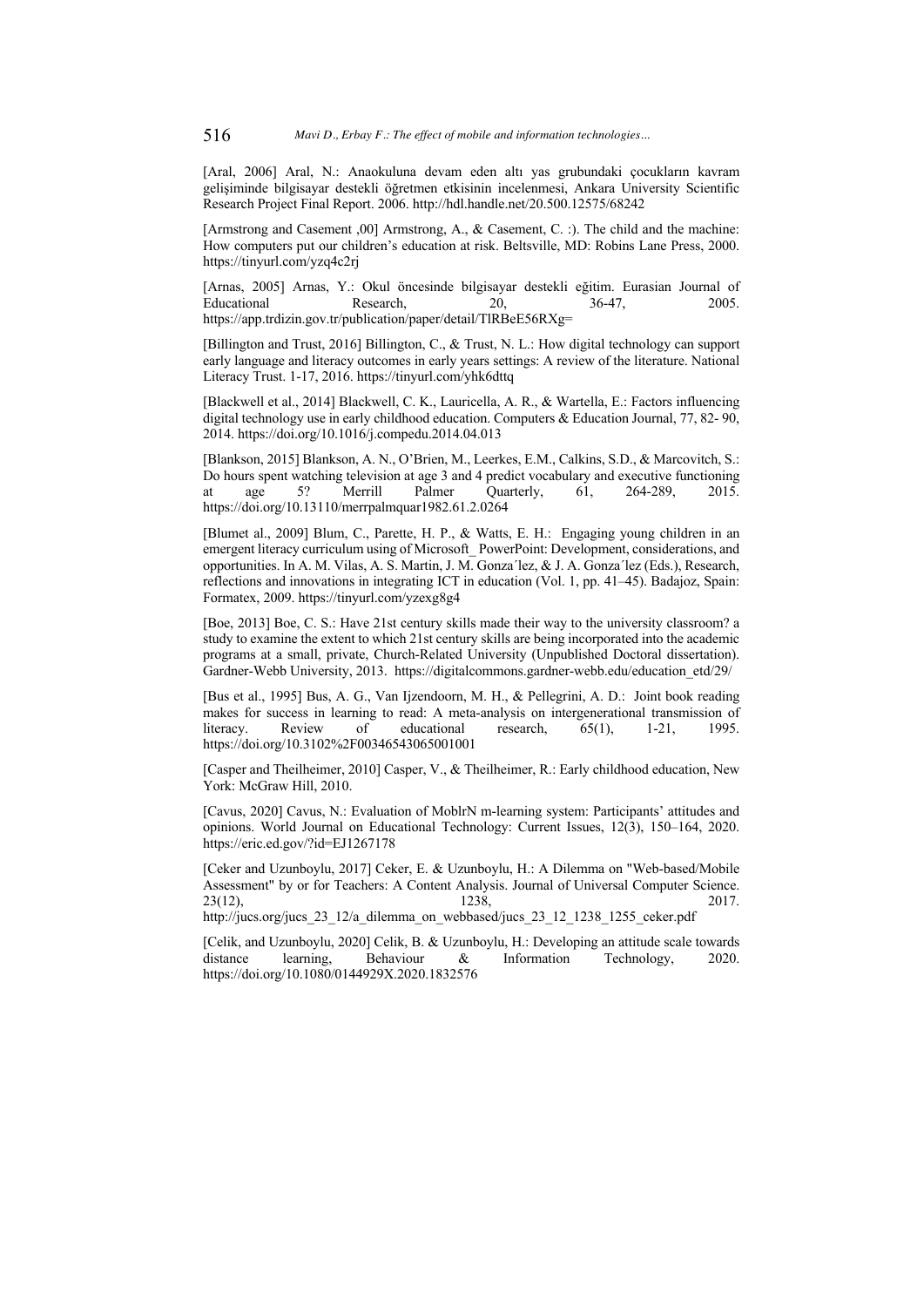[Chamot and Keatley, 2004] Chamot, A.U. & Keatley, C.W.: Learning strategies of students of less commonly taught languages. Paper presented at the 2004 Annual Meeting of the American Educational Research Association, San Diego, CA, 2004.

[Chonchaiya and Pruksanonda, 2008] Chonchaiya, W. & Pruksananonda, C.: Television viewing associates with delayed language development. Journal Compilation/Foundation Acta<br>Pædiatrica/Acta Pædiatrica. 97, 977–982, 2008. https://doi.org/10.1111/j.1651-Pædiatrica/Acta Pædiatrica. 97, 977–982, 2008. https://doi.org/10.1111/j.1651- 2227.2008.00831.x

[Choosri et al., 2017] Choosri, N., Chompoonut, P., Swangtrakul, N. & Atkins, A.: Tangible interface game for stimulating child language cognitıve skill. IADIS International Journal. 2, 17- 31, 2017. https://tinyurl.com/yzh2kgs7

[Common Sense Media, 2013] Common Sense Media.; Zero to eight children's media use in America 2013. Access: https://www.commonsensemedia.org/research

[Creswell, 1999] Creswell, J. W.: Mixed-method research: Introduction and application. In G. J. Cizek (Ed.), Handbook of educational policy. (pp. 455-472). New York: Academic Press, 1999. https://doi.org/10.1016/B978-012174698-8/50045-X

[Cubelic, 2013] Cubelic, C. J.: Ipad 2 applications and emergent literacy: do they have an ımpact on the acquistion of early literacy skills? (Unpublished doctoral thesis). Youngstown State Unıversity, 2013.http://rave.ohiolink.edu/etdc/view?acc\_num=ysu1370348007

[Dağyar, 2020] Dağyar, M., Kasalak, G., & Sezgin, E.: What do primary school students think about mobile programming education? 'Developing my own mobile game'. World Journal on Educational Technology: Current Issues, 12(4), 258–277. https://doi.org/10.18844/wjet.v12i4.5179

[Demo et al., 2012] Demo, G. B., Moro, M., Pina, A., & Arlegui, J.: In and out of the school activities implementing IBSE and constructionist learning methodologies by means of robotics. In B. S. Baker, G. Nugent, N. Grandgennet, & V. I. Adamchuk (Eds.), Robots in K-12 education: A new technology for learning (pp. 66-92). IGI Global, 2012. https://www.igiglobal.com/chapter/content/63410

[Diana et al, 2020] Diana, D., Sunardi, S., Gunarhadi, G., & Munawir, Y.: The development of I-Teach model to improve early childhood teachers professionalism. Cypriot Journal of Educational Sciences, 15(6), 1614–1628, 2020. https://doi.org/10.18844/cjes.v15i6.5321

[Dörnyei, 2001] Dörnyei, Z.: Motivational strategies in the language classroom. NY: Cambridge University Press, 2001. https://doi.org/10.1017/S0267190501000034

[Elgharnah and Ozdamli, 2020] Elgharnah, K. G. E., & Ozdamli, F.: Determining parents' level of awareness about safe internet use. World Journal on Educational Technology: Current Issues, 12(4), 290–300, 2020. https://doi.org/10.18844/wjet.v12i4.5182

[Elsayed and Salama, 2020] Elsayed, M., & Salama, R.: Educational games for missconcentration students (ADHD students). International Journal of Innovative Research in Education, 7(1), 26–31, 2020. https://doi.org/10.18844/ijire.v7i1.4762

[Gardner, 1985] Gardner, R.C.: Social psychological aspects of language learning: The role of attitudes and motivation. London: Edward Arnold, 1985. https://publish.uwo.ca/~gardner/docs/SECONDLANGUAGE1985book.pdf

[Gjelaj, 2020] Gjelaj, M., Buza, K., Shatri, K., & Zabeli, N.: Digital technologies in early childhood: attitudes and practices of parents and teachers in Kosovo. International Journal of Instruction, 13(1), 165-184, 2020. http://www.e-iji.net/dosyalar/iji\_2020\_1\_11.pdf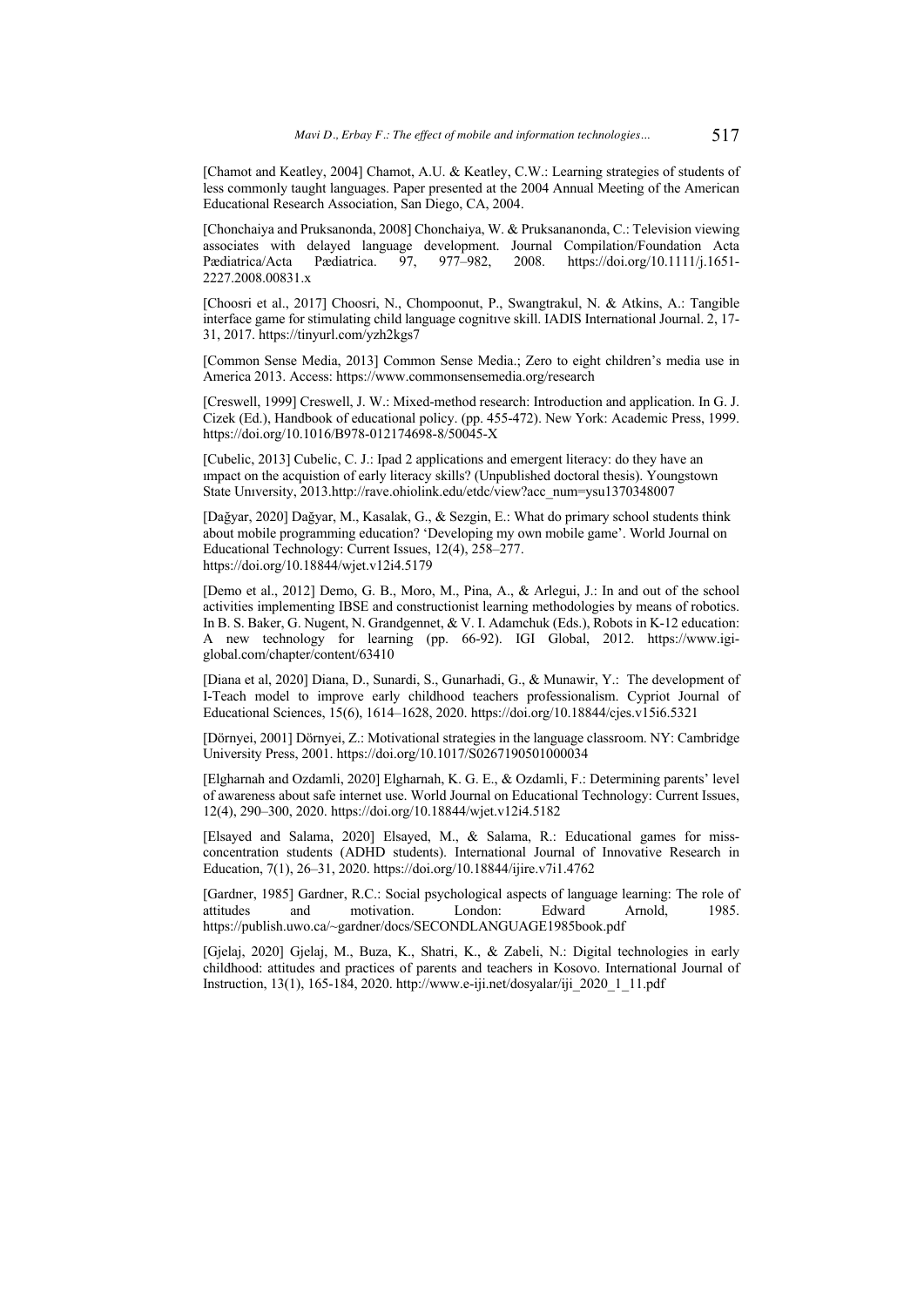[Glass, 1976] Glass, G. V.: Primary, secondary and meta-analysis of research. American Educational Research Association, 5 (10), 3-8, 1976. https://doi.org/10.3102%2F0013189X005010003

[Goh and Ali, 2014] Goh, H., & Ali, M. B. B.: Robotics as a tool to Stem Learning, International Journal for Innovation Education and Research, 2(10), 66-78, 2014. https://pdfs.semanticscholar.org/68cb/ee2743984093a24109a6e577a3ed7c00ad88.pdf

[Greenhill, 2010] Greenhill, V.: 21st Century knowledge and skills in educator preparation, Partnership for 21st century skills, 2010. https://tfsfusa.org/files/Docs/TE/AACT%20Whitepaper.pdf

[Grgurović et al., 2013] Grgurović, M., Chapelle, C. A., & Shelley, M. C.; A meta-analysis of effectiveness studies on computer technology-supported language learning. European Association for Computer Assisted Language Learning. 25(2), 165-198, 2013. http://dx.doi.org/10.1017/S0958344013000013%20

[Gruber et al., 2021] Gruber, A., & Bailey, A. C.: Examining EFL students' pluricultural and plurilingual development during intercultural virtual exchanges between Colombia and Germany. Global Journal of Foreign Language Teaching, 11(1), 14–29, 2021. https://doi.org/10.18844/gjflt.v11i1.5148

[Gülmez, 2019] Gülmez, E.: Using youtube as an educational technology in preschool concept teaching (Master's thesis, Necmettin Erbakan University Institute of Educational Sciences),2019. https://hdl.handle.net/20.500.12452/6725

[Gündoğan, 2014] Gündoğan, A.: Okul öncesi dönemde bilgisayar destekli eğitim projeleri, Gazi Üniversitesi Gazi Eğitim Fakültesi Dergisi GEFAD / GUJGEF, 34(3), 437-449, 2014. http://www.gefad.gazi.edu.tr/en/download/article-file/77516

[Günüç, 2018] Günüç, S., & Atli, S.: Parents' views on the impact of technology on babies aged 18-24 months. Addicta: The Turkish Journal on Addictions, 5 (2), 1-22, 2018. https://www.addicta.com.tr/Content/files/sayilar/17/6TR.pdf

[Hatherly, 2013] Hatherly, A., & Chapman, B.: Fostering motivation for literacy in early childhood education using iPads. Computers in New Zealand Schools: Learning, teaching, technology, 25(1–3), 138-151, 2013. https://www.otago.ac.nz/cdelt/otago065362.pdf

[Hedges, 1985] Hedges L. V., Olkin I.: Statistical methods for meta-analysis. San Diego, CA: Academic Press, 1985. https://doi.org/10.1016/C2009-0-03396-0

[Howard, 1991] Howard, J. R. & Busch, J.: The change-over to computer-based tecnology in early childhood special education, Journal of Research on Computing in Education, 23(4);530-565, 1991. https://doi.org/10.1080/08886504.1991.10781980

[Hussein, 2019] Hussein, N., & Albakri, I.: The role of strategies on developing Iraqi learners' usage of request in EFL classroom. International Journal of English, Literature and Social Science, 4(5), 1337-1341, 2019. https://tinyurl.com/yfjjc3zm

[Ihmeideh, 2017] Ihmeideh, F. M. & Alkhawaldeh, M. F.: Teachers' and parents' perceptions of the role of technology and digital media in developing child culture in the early years. Children and Youth Services Review, 77, 139-146, 2017. https://doi.org/10.1016/j.childyouth.2017.04.013

[İnci, 2017] İnci, M. A., & Kandır, A.: Evaluation of scientific studies related to the use of digital technology in preschool education, Hitit University Journal of Social Sciences Institute, Year 10, 2, 1705-1724, 2017. https://www.ceeol.com/search/article-detail?id=640872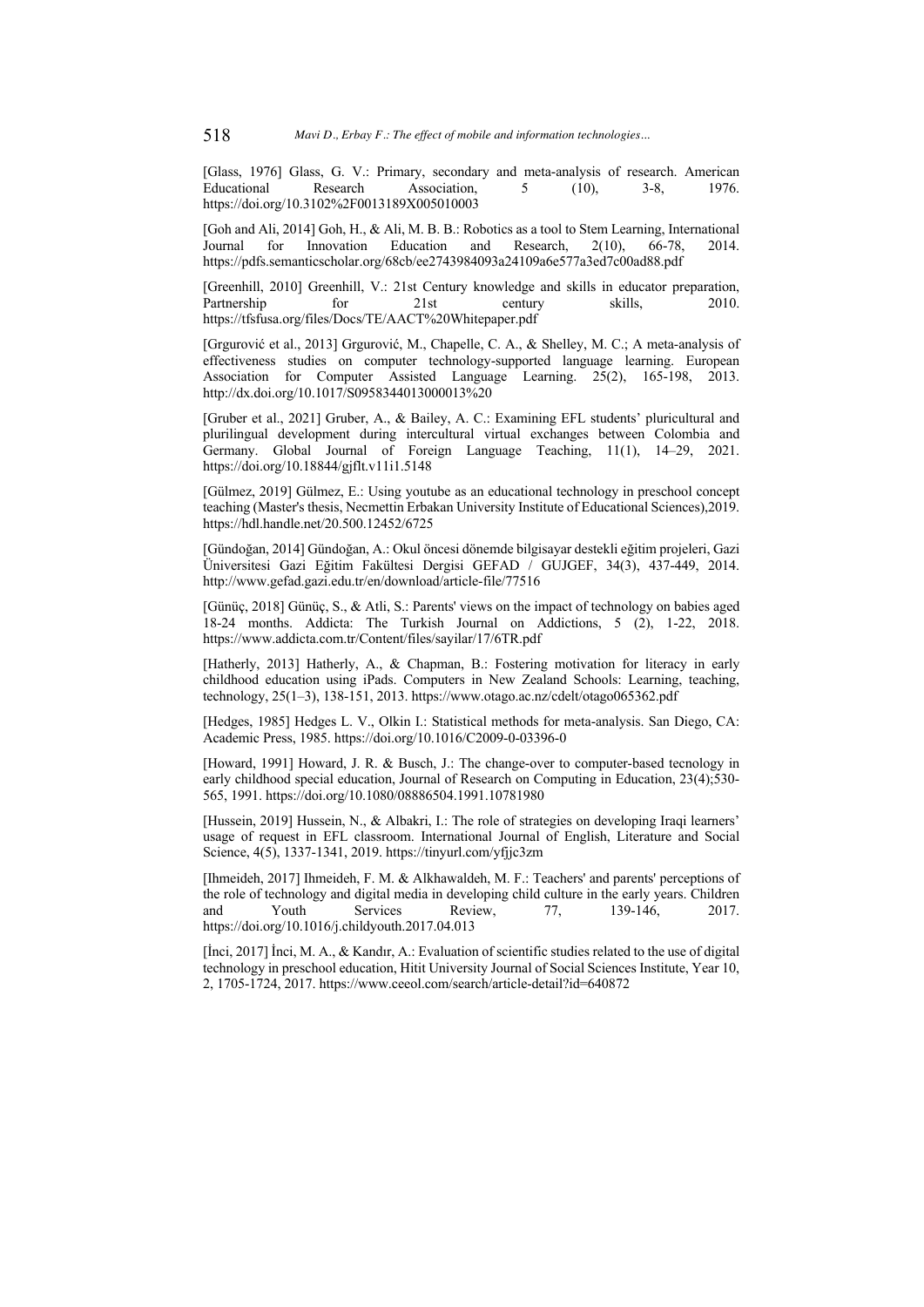[Isik, 2019] Isik, B., & Jallad, S. T.: The potential of social media and nursing education: Eprofessionalism, nurse educator–learner role, benefits and risks. New Trends and Issues Proceedings on Advances in Pure and Applied Sciences, (11), 30–38, 2019. https://doi.org/10.18844/gjpaas.v0i11.4310

[Jensen, 1994] Jensen, L., & Allen, M.: A synthesis of qualitative research on wellness-illness. Qualitative Health Research. 4(4), 349–369, 1994. https://doi.org/10.1177%2F104973239400400402

[Jong, 2002] Jong, M. T. & Bus, A. G.: Quality of book-reading matters for emergent readers: an experiment with the same book in a regular or electronic Format. Journal of Educational Psychology, 94 (1), 145-155, 2002. https://psycnet.apa.org/doi/10.1037/0022-0663.94.1.145

[Kandir, 2008] Kandir, A., & Alpan, UY: The effect of parents' behaviors on social-emotional development in preschool period. Journal of Social Policy Studies, 14(14), 33-38, 2008.

[Karabulutlu, 2018] Karabulutlu, L.: Analogies in preschool science education and evaluation of computer-aided education in terms of academic success (Unpublished master thesis). Kafkas University, 2018.

[Karakaya et al., 2017] Karakaya, S., Akkaya, U., Sekerci, N., Karagoz, A., Ozay, A. U., Kucukyildiz, G., & Ocak, H.: Virtual-reality-based remote-controlled mobile robot platform. Global Journal of Computer Sciences: Theory and Research, 7(3), 136–144, 2017. https://doi.org/10.18844/gjcs.v7i3.2799

[Keser 2019] Keser, H., & Semerci, A.: Technology trends, Education 4.0 and beyond. Contemporary Educational Research Journal, 9(3), 39–49, 2019. https://doi.org/10.18844/cerj.v9i3.4269

[King, 1971] King, R., Raynes, N. & Tizard, J.: Patterns of residential care: sociological studies in institutions for handicapped children. London: Routledge & Kegan Paul, 1971. https://www.cabdirect.org/cabdirect/abstract/19722702416

[Kiracioglu et al., 2019] Kiracioglu, D., Demirbas-Celik, N., & Aytaç, P.: Effectiveness of family involvement activities in preschool education. Global Journal of Guidance and Counseling in Schools: Current Perspectives, 9(3), 131–137, 2019. https://doi.org/10.18844/gjgc.v9i3.4489

[Kirliauskienė, 2020] Kirliauskienė, R., & Abramauskienė, J.: Intuition in music education. Global Journal of Arts Education,  $10(2)$ ,  $157-166$ , 2020. https://doi.org/10.18844/gjae.v10i2.4734

[Kocaman-Karoğlu, 2016] Kocaman-Karoğlu, A.: Okul öncesi eğitimde dijital hikâye anlatımı üzerine öğretmen görüşleri. Turkish Online Journal of Qualitative Inquiry (TOJQI), 7(1), 175- 205, 2016. https://doi.org/10.17569/tojqi.87166

[Korat, 2010] Korat, O.: Reading electronic books as a support for vocabulary, story comprehension and word reading in kindergarten and first grade. Computers & Education, 55, 24–31, 2010. https://doi.org/10.1016/j.compedu.2009.11.014

[Kozminsky, 2013] Kozminsky, E. ve Asher-Sadon, R.: Media type influences preschooler's literacy development: E-book versus printed book reading. Interdisciplinary Journal of E-Learning and Learning Objects, 9, 231-245, 2013. https://doi.org/10.28945/1928

[Lin et al., 2015] Lin, L. Y., Cherng, R. J., Chen, Y. J., Chen, Y. J. & Yang, H. M.: Development effects of television exposure on developmental skills amongyoung children. Infant Behavior & Development, 38, 20–26, 2015. https://doi.org/10.1016/j.infbeh.2014.12.005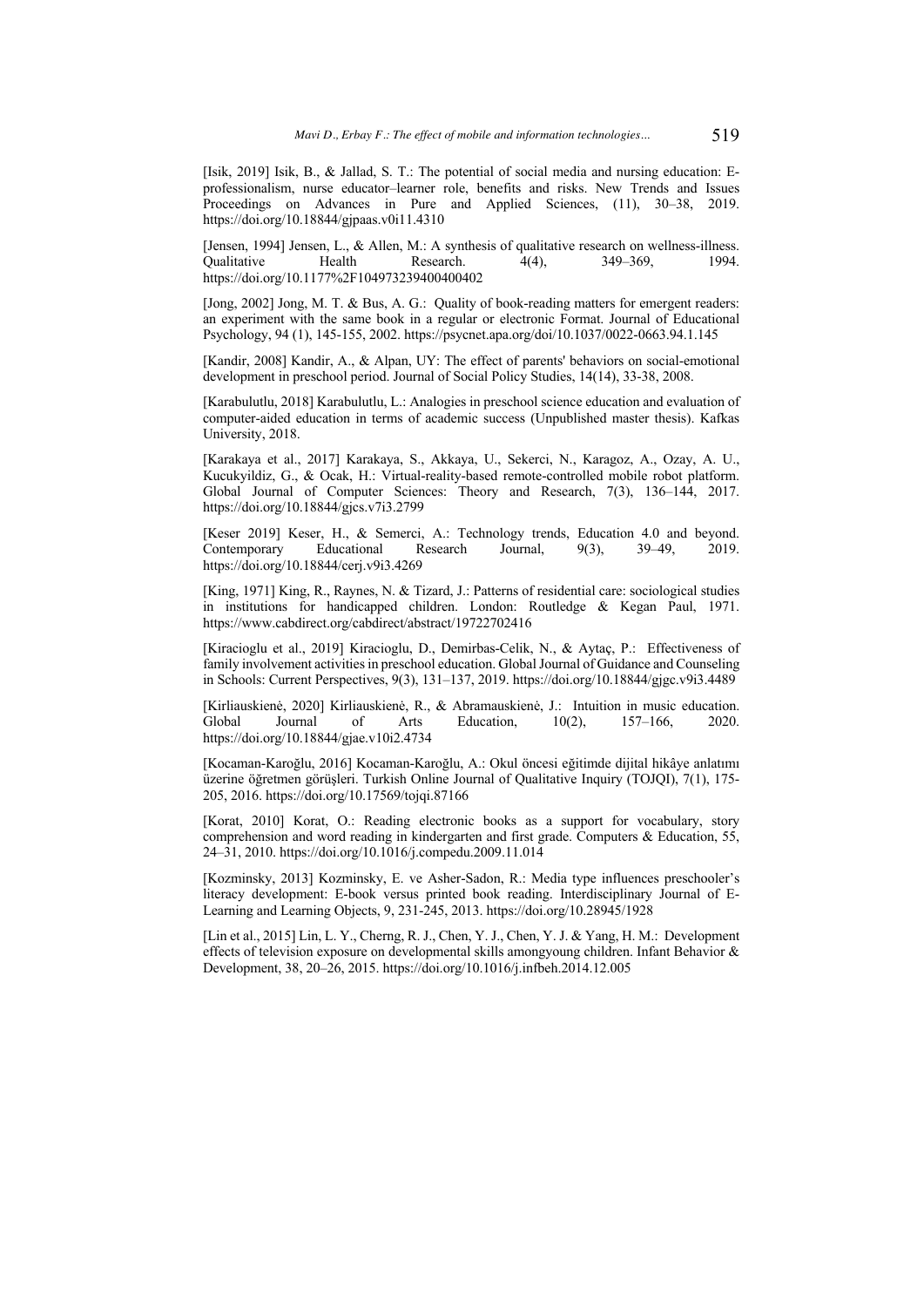[Linebarger, 2009] Linebarger, D. L. & Piotrowski, J. T.: TV as storyteller: How exposure to television narratives impacts at-risk preschoolers' story knowledge and narrative skills. British Journal of Developmental Psychology, 27, 47–69, 2009. https://doi.org/10.1348/026151008X400445

[Markman, 2010] Markman, A.: Ulterior motives – How goals seen and unseen drive behaviours. Psychology Today, 2010. https://www.psychologytoday.com/us/blog/ulterior-motives

[Masataka, 2014] Masataka, N.: Development of reading ability is facilitated by intensive exposure to a digital children's picture book. Frontiers in Psychology. 5, 1-5, 2014. https://doi.org/10.3389/fpsyg.2014.00396

[Maureen et al., 2018] Maureen, I. Y., Meij, H. & Jong, T.: Supporting literacy and digital literacy development in early childhood education using storytelling activities. International Journal of Early Childhood, 50, 371–389, 2018. https://doi.org/10.1007/s13158-018-0230-z

[McCarrick, 2007] McCarrick, K., & Xiaoming,: Buried treasure: The impact of computer uses on young children's social, cognitive, language development and motivation, AACE Journal, 15(1), 73-95, 2007. https://www.learntechlib.org/p/19982/

[Mendez et al., 2020] Mendez, D., Mendez, M., & Anguita, J. M.: The effect of digital platforms in the motivation of future primary education teachers towards mathematics. New Trends and Issues Proceedings on Humanities and Social Sciences, 7(3), 112–123, December 2020). https://doi.org/10.18844/prosoc.v7i3.5240

[Mümtaz, 2001] Mümtaz, S.: Children's enjoyment and perception of computer use in the home and the school, Computers & Education, 36, 347-362, 2001. https://doi.org/10.1016/S0360- 1315(01)00023-9

[Neumann, 2018] Neumann, M. M.: Using tablets and apps to enhance emergent literacy skills in young children. Early Childhood Research Quarterly, 42, 239–246, 2018. https://doi.org/10.1016/j.ecresq.2017.10.006

[Nir-Gal, 2004] Nir-Gal, O. & Klein, P. S.: Computers for cognitive development in early childhood-the teacher's role in the computer learning environment. Information Technology in Childhood Education Annual, 1, 97-119, 2004. https://www.learntechlib.org/p/12896/

[Nişan, 2017] Nişan, M.: The effect of the early number program on the number concept development of 48-60 months old children (Master's thesis, Adnan Menderes University, Institute of Social Sciences), 2017. https://doi.org/10.13189/ujer.2019.070419

[O'Malley, 1990] O'Malley, J.M. & Chamot, A.U.: Learning strategies in second language acquisition. Cambridge: Cambridge University Press, 1990. https://tinyurl.com/ygkz48ph

[Olowe, 2014] Olowe, P. K., & Kutelu, B. O.: Perceived importance of ICT in preparing early childhood education teachers for the new generation children. International Journal of Evaluation and Research in Education (IJERE), 3(2), 119-124, 2014. https://tinyurl.com/yzjfgw9v

[Ozcan, 2018] Ozcan, M.S. & Kert, S.B.: Technology use and social skills in preschool education in children within some variables (Doctoral dissertation, Kastamonu University), 2018.

[Ozcan, 2020] Ozcan, M& Kert, S. B.: Use of mobile applications in collocation teaching. Cypriot Journal of Educational Sciences, 15(5), 1176–1190. https://doi.org/10.18844/cjes.v15i5.4629

[Ozyurt, 2017] Ozyurt, G. & Eliküçük, Ç.: Relation of language features with maternal depression, family functioning, and digital technology usage in children with developmental language delay–comparison with healthy controls. Dusunen Adam The Journal of Psychiatry and Neurological Sciences, 30(4), 299-308., 2017. https://dx.doi.org/10.5350/DAJPN2017300403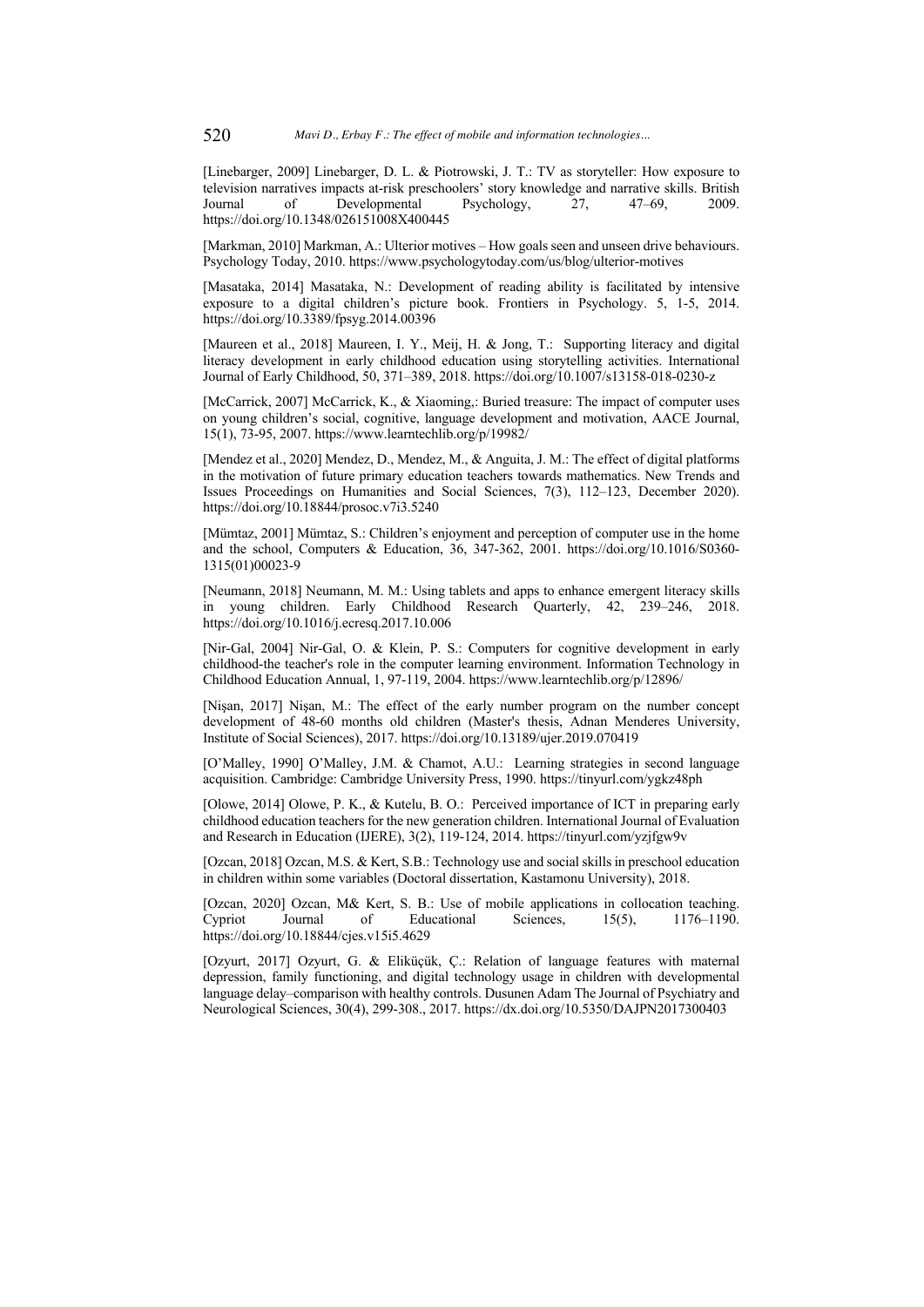[Qassem, 2020] Qassem, M.: EFL students' perception of the role of teaching novels in enhancing writing skills. Global Journal of Foreign Language Teaching, 10(4), 224–239, 2020. https://doi.org/10.18844/gjflt.v10i4.4994

[Parette et al., 2000] Parette, H. P., Hourcade, J. J., & Heiple, G. S.: Computers and young children: the important of structured computer experiences for young children with and without disabilities. Early Childhood Education Journal, 27(4):243-250, 2000. disabilities. Early Childhood Education Journal, 27(4);243-250, 2000. https://www.learntechlib.org/p/91857/

[Paterson, 2001] Paterson, B. L., & Canam, C.: Meta-study of qualitative health research: A practical guide to meta-analysis and meta-synthesis (Vol. 3). Sage, 2001. https://tinyurl.com/ye59wxgw

[Payne et al., 1994] Payne, A. C., Whitehurst, G. J., & Angell, A. L.: The role of home literacy environment in the development of language ability in preschool children from lowincome families. Early Childhood Research Quarterly, 9, 427–440. 1994. https://doi.org/10.1016/0885- 2006(94)90018-3

[Penuel et al., 2009] Penuel, W. R., Pasnik, S., Bates, L., Townsend, E., Gallagher, L. P., Llorente, C., & Hupert, N.: "Preschool Teachers Can Use a Media-Rich Curriculum to Prepare Low-Income Children for School Success: Results of a Randomized Controlled Trial." New York: Education Development Center; Menlo Park, CA: SRI International, 2009. https://tinyurl.com/yhmpa7sv

[Plowman, 2007] Plowman, L. & C. Stephen.: Guided interaction in preschool settings. Journal of Computer Assisted Learning, 23(1): 14–26, 2007. https://doi.org/10.1111/j.1365- 2729.2007.00194.x

[Plowman, 2010] Plowman, L., Stephen, C. & McPace, J.: Supporting young children's learning with technology at home and in preschool. Research paper in Education, 25, 93-113, 2010. https://doi.org/10.1080/02671520802584061

[Primavera et al., 2001] Primavera, J., Wiederlight, P.P., & DiGiacomo, T. M.: "Technology access for low-income preschoolers: bridging the digital divide." Paper presented at the American Psychological Association Annual Meeting, in San Francisco, 2001. https://tinyurl.com/yhovc8zu

[Şahin, 2006] Şahin, B.: Computer-assisted science teaching and its effects in preschool period. Unpublished master's thesis, Yeditepe University Institute of Social Sciences, Istanbul, 2006.

[Şalcı, 2018] Şalcı, O. Karakaya, K., & Tatlıeşme, S.: Evaluation of the Effect of Using Smart Devices on the Development of 3-6 Years Old Children in Terms of Preschool Teachers' Views, Karabuk Universitesi, Sosyal Bilimler Enstitusu Dergisi (4) 53-63, 2018. http://www.inased.org/epasad/v15n3/epasrv15n3.pdf#page=100

[Saleem et al., 2012] Saleem, M., Anderson, C. A., & Gentile, D. A.: Effects of prosocial, neutral, and violent video games on college students' affect. Aggressive Behaviour, 38, 281–287, 2012. https://doi.org/10.1002/ab.21428

[Sandelowski et al., 1997] Sandelowski, M., Docherty S., & Emden C.: Qualitative metasynthesis: Issues and techniques. Research in Nursing and Health, 20, 365–371, 1997. https://doi.org/10.1002/(SICI)1098-240X(199708)20:4%3C365::AID-NUR9%3E3.0.CO;2-E

[Sedliacik, 2017] Sedliacik, I., & Dadob, J.: Unintended Consequences of Interventions in Electricity Production and Consumption. New Trends and Issues Proceedings on Humanities and Social Sciences, 3(4), 16–22, 2017. https://doi.org/10.18844/gjhss.v3i4.1509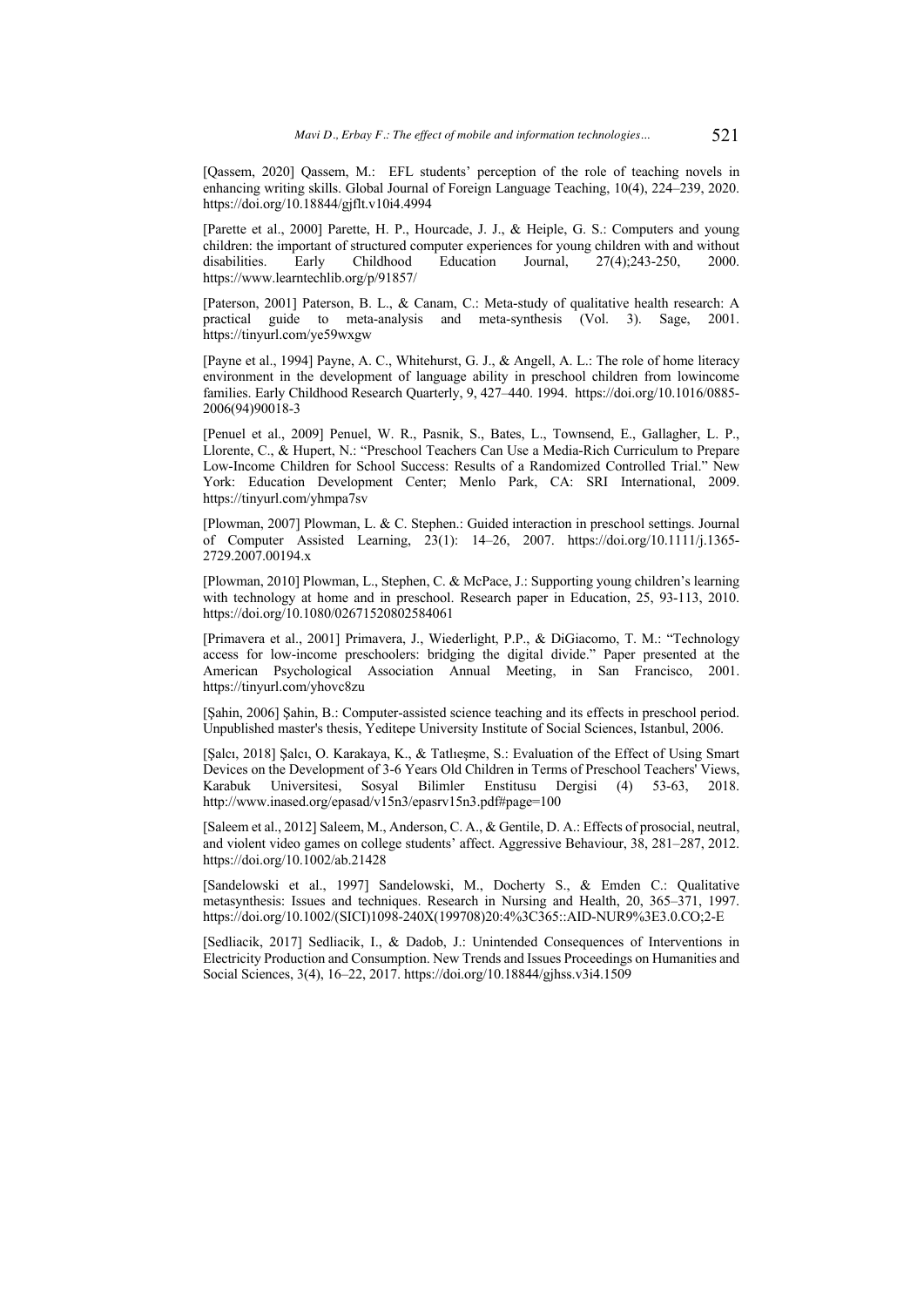[Skau, 2006] Skau, L., & Cascella, P. W.: Using assistive technology to foster speech and language skills at home and in preschool. Teaching Exceptional Children, 38(6): 12-17, 2006. https://doi.org/10.1177%2F004005990603800602

[Sung et al., 2016] Sung, Y. T., Chang, K. E., & Liu, T. C.: The effects of integrating mobile devices with teaching and learning on students' learning performance: A meta-analysis and research synthesis. Computers & Education, 94: 252-275, 2016. https://doi.org/10.1016/j.compedu.2015.11.008

[Tabors, 2001] Tabors, P. O., Roach, K. A., & Snow, C. E.: Home language and literacy environment: Final results. In D.K. Dickinson & P.O. Tabors (Eds.), Beginning language with literacy: Young children learning at home and at school (pp. 111–138). Baltimore: Paul H. Brookes, 2001. https://psycnet.apa.org/record/2001-06306-005

[Tavasoli et al., 2020] Tavasoli, M. R., Mowlaie, B., Majid, M. A., & Rahimi, A.: The comparative effects of different gloss types through screencast on vocabulary learning and working memory of Iranian EFL learners. International Journal of New Trends in Social Sciences, 4(1), 10–24, 2020. https://doi.org/10.18844/ijntss.v4i1.4809

[Teepe et al., 2016] Teepe, R. C., Molenaar, I. & Verhoeven, L.: Technology-enhanced storytelling stimulating parent–child interaction and preschool children's vocabulary knowledge. Journal of Computer Assisted Learning, 33(2), 1-14, 2016. https://doi.org/10.1111/jcal.12169

[Thalheimer, 2002] Thalheimer, W. & Cook, S.: How to calculate effect sizes from published research: A simplified methodology. Work-Learning Research, 1-9, 2002. http://www.worklearning.com/effect\_sizes.htm

[Toki, 2010] Toki, E. I., & Pange, J.: E-learning activities for articulation in speech language therapy and learning for preschool children. Procedia Social and Behavioral Sciences, 2: 4274– 4278, 2010. https://doi.org/10.1016/j.sbspro.2010.03.678

[Tomopoulous et al., 2006] Tomopoulous, S., Dreyers, B. P., Tamis-LeMonda, C.S., Flynn, V., Rovira, I., & Tineo, W.: Books, toys, parent–child interaction and development in young Latino children. Ambulatory Pediatrics, 6, 72–78, 2006. https://doi.org/10.1016/j.ambp.2005.10.001

[Topping et al., 2011] Topping, K. J., Dekhinet, R., & Zeedyk, S.: Hindrances for parents in enhancing child language. Educational Psychology Review, 23(3), 413–455, 2011. http://dx.doi.org/10.1007%2Fs10648-011-9169-4

[Ulubey, 2005] Ulubey, Ö., & Aykaç, N.: The reflection of the primary programs of 2005 educational philosophy of the proclamation of the Republic of Turkey. Mersin University Journal of Education Faculty, 2005. https://dergipark.org.tr/en/pub/cuefd/issue/4136/54293

[Varhallen, 2009] Varhallen, M. J. A. J. & Bus, A. G.: Video storybook reading as a remedy for vocabulary deficits outcomes and processes. Journal for Educational Research Online, 1(1), 172– 196, 2009. https://www.proquest.com/docview/1011090096?pqorigsite=gscholar&fromopenview=true

[Varhallen, 2020] Varhallen, M. J. A. J. & Bus, A. G.: Low-ıncome ımmigrant pupils learning vocabulary through digital picture storybooks. Journal of Educational Psychology, 102(1), 54– 61, 2020. https://psycnet.apa.org/doi/10.1037/a0017133

[Varhallen et al., 2006] Varhallen, M. J. A. J., Bus, A. G. & Jong, M. T.: The promise of multimedia stories for kindergarten children at risk. Journal of Educational Psychology, 98(2), 410–419, 2006. https://psycnet.apa.org/doi/10.1037/0022-0663.98.2.410